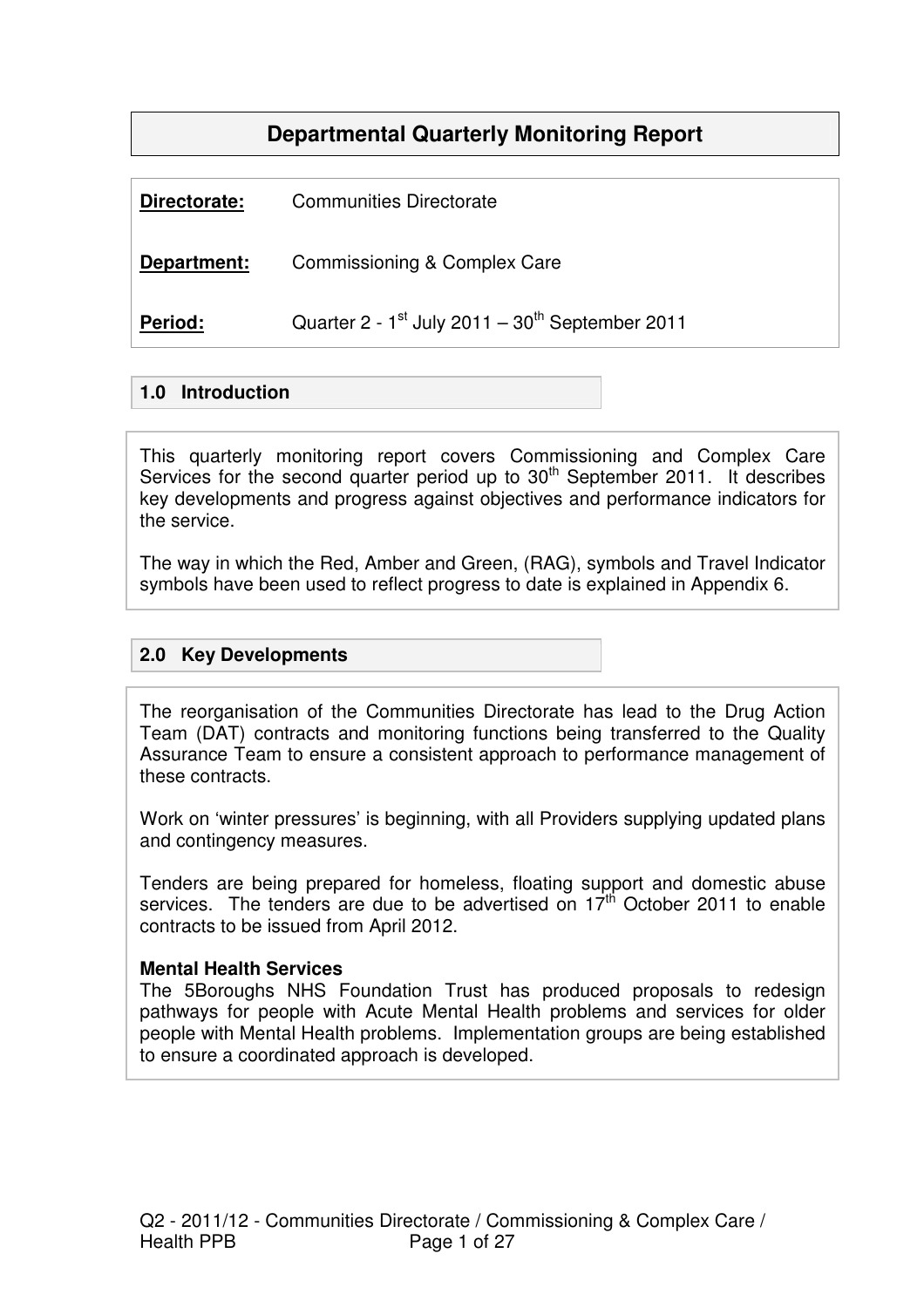### **3.0 Emerging Issues**

#### **Model of Care to develop a Comprehensive Community services infrastructure for Adults with Learning Disabilities**

Commissioners across Health and Social Care in Halton, St Helens, Knowsley and Warrington are evaluating the levels of community focussed support for adults with learning disabilities. This support will be aimed at reducing reliance on specialist learning disability in-patient services or out of area placements. It is then proposed to consult on the de-commissioning of the in-patient beds provided by the 5 Boroughs Foundation Trust.



### **4.2 Progress Against 'Other' Objectives/Milestones**

| ιαι |  |  |  |  |  | . . |  |  |
|-----|--|--|--|--|--|-----|--|--|
|-----|--|--|--|--|--|-----|--|--|

All 'other' objectives/milestones are progressing as planned although at this stage it is uncertain whether the Housing related support 'Gateway' will be implemented within the financial year. Further information can be found within Appendix 2

| 5.0 Performance Indicators |  |
|----------------------------|--|
|----------------------------|--|

### **5.1 Progress Against 'Key' Performance Indicators**

| <b>Total</b> | $\mathbf{r}$ |  |  | ۰ |  | <b>A</b><br>ю |  |
|--------------|--------------|--|--|---|--|---------------|--|
|--------------|--------------|--|--|---|--|---------------|--|

One of the four 'key' Performances Indicators is on track to achieve annual targets. It is uncertain at this time whether two of the 'key' performance indicators relating to Dementia assessments and Dementia services will achieve annual targets.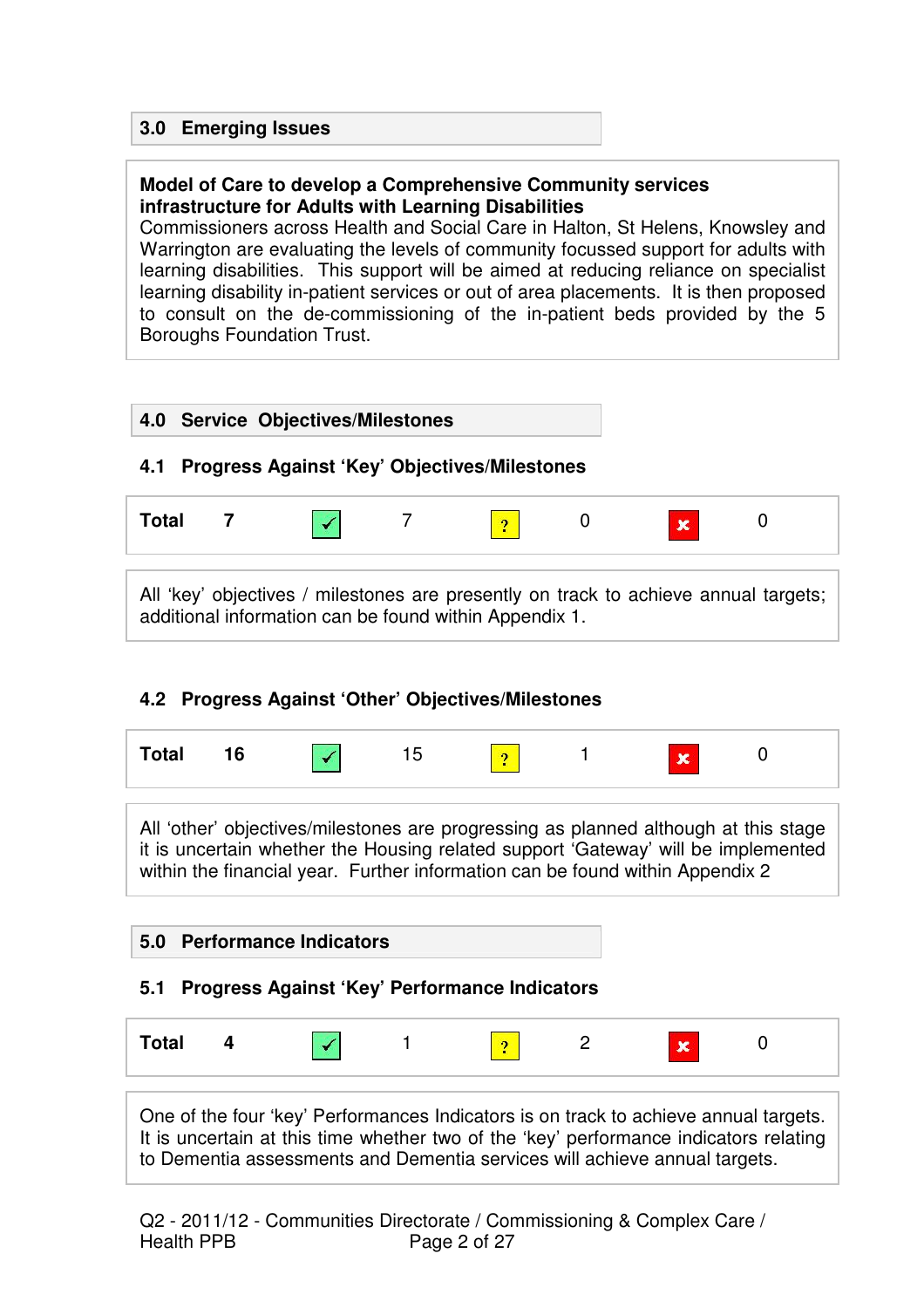Due to data issues one indicator cannot be reported at this time – Adults with mental health problems helped to live at home. Further information is provided within Appendix 3.

#### **5.2 Progress Against 'Other' Performance Indicators**



Five 'other' Performance Indicators are on track to achieve annual targets. However, it is uncertain at this time whether the reduction in hospital admissions for alcohol related harm will achieve its annual target as quarter 2 has been produced based on proxy data for September 2011.

There are two indicators which cannot be reported at this time due to changes in recording data on the Carefirst system and a further four indicators cannot be reported at this point in the year.

Further information is provided within Appendix 4.

#### **6.0 Risk Control Measures**

No 'high' risk, treatment measures were identified during the development of the 2011 -12 Service activity.

However, in light of an increase in financial costs borne by the Directorate, partly due to increases in service demand, measures continue to be applied in order to manage and control operational service expenditure levels. The measures put in place are intended to minimise the financial risk to the organisation as well as identifying areas for cost efficiency.

### **7.0 Progress Against High Priority Equality Actions**

As a result of undertaking a departmental Equality Impact Assessment no high priority actions were identified for the service for the period 2011 – 2012.

#### **8.0 Data Quality Statement**

The author provides assurance that the information contained within this report is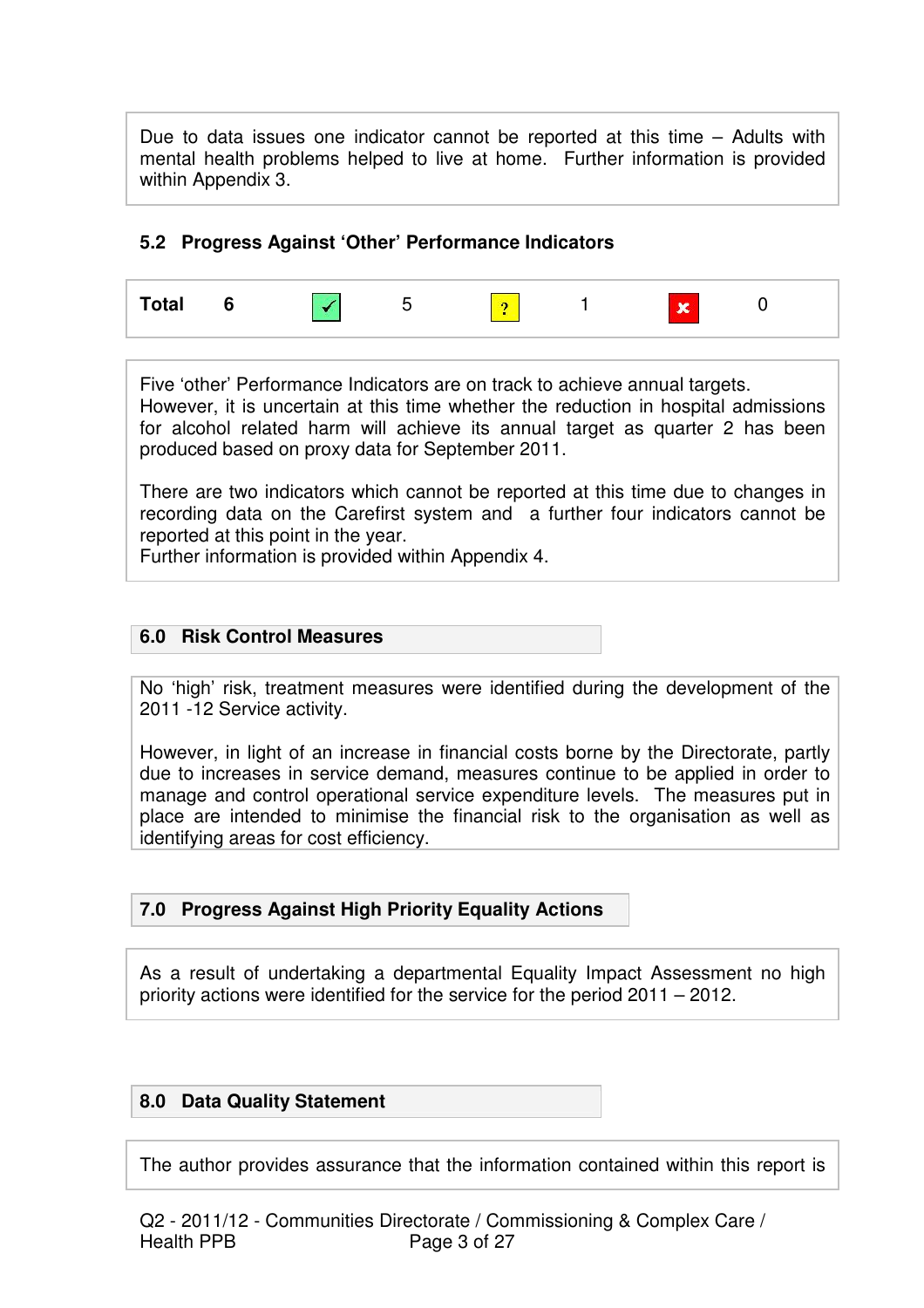accurate and valid and that every effort has been made to avoid the omission of data. Where data has been estimated, has been sourced directly from partner or other agencies, or where there are any concerns regarding the limitations of its use this has been clearly annotated.

#### **9.0 Appendices**

Appendix 1 Progress Against 'Key' Objectives/Milestones Appendix 2 Progress Against 'Other' Objectives/Milestones Appendix 3 Progress Against 'Key' Performance Indicators Appendix 4 Progress Against 'Other' Performance Indicators Appendix 5 Financial Statement Appendix 6 Explanation of Use of Symbols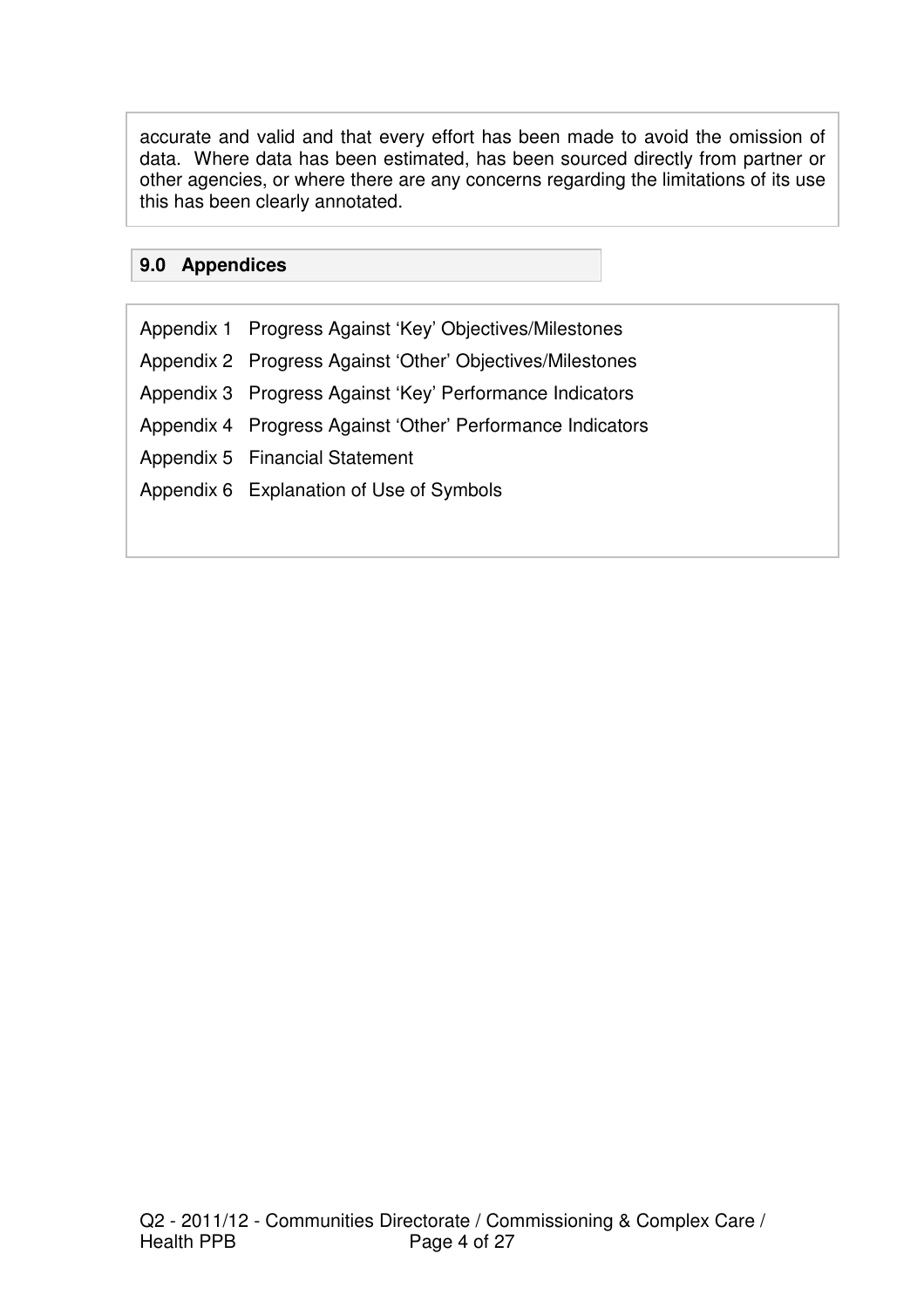| Ref              | <b>Objective</b>                                                                                                                                                                                                      |
|------------------|-----------------------------------------------------------------------------------------------------------------------------------------------------------------------------------------------------------------------|
| CCC <sub>1</sub> | Working in partnership with statutory and non statutory organisations, evaluate, plan, commission and redesign<br>services to ensure that they meet the needs and improve outcomes for people with Complex Care needs |

| <b>Milestones</b>                                                                                                                                                                       | <b>Progress</b><br>Q <sub>2</sub> | <b>Supporting Commentary</b>                                                                                                                                                                                                                                                                                                                   |
|-----------------------------------------------------------------------------------------------------------------------------------------------------------------------------------------|-----------------------------------|------------------------------------------------------------------------------------------------------------------------------------------------------------------------------------------------------------------------------------------------------------------------------------------------------------------------------------------------|
| Implement the Local Dementia Strategy, to ensure<br>effective services are in place. Mar 2012. (AOF6 &<br>7)                                                                            | $\blacktriangledown$              | Service specification for the Dementia Care Advisors has been<br>completed and will now go out to formal tender. Assessment,<br>Care and Treatment service has now started and evaluation of<br>the initial findings of the project will be submitted by March<br>2012. An update on project progress will be available from<br>November 2011. |
| Work with Halton Carers Centre to develop<br>appropriate funding arrangements past September<br>2011, to ensure that Carers needs within Halton<br>continue to be met. Jun 2011 (AOF 7) | $\blacktriangledown$              | Work is currently taking place within a sustainability group for<br>Carers Providers of which Halton Carers Centre is acting as a<br>lead.                                                                                                                                                                                                     |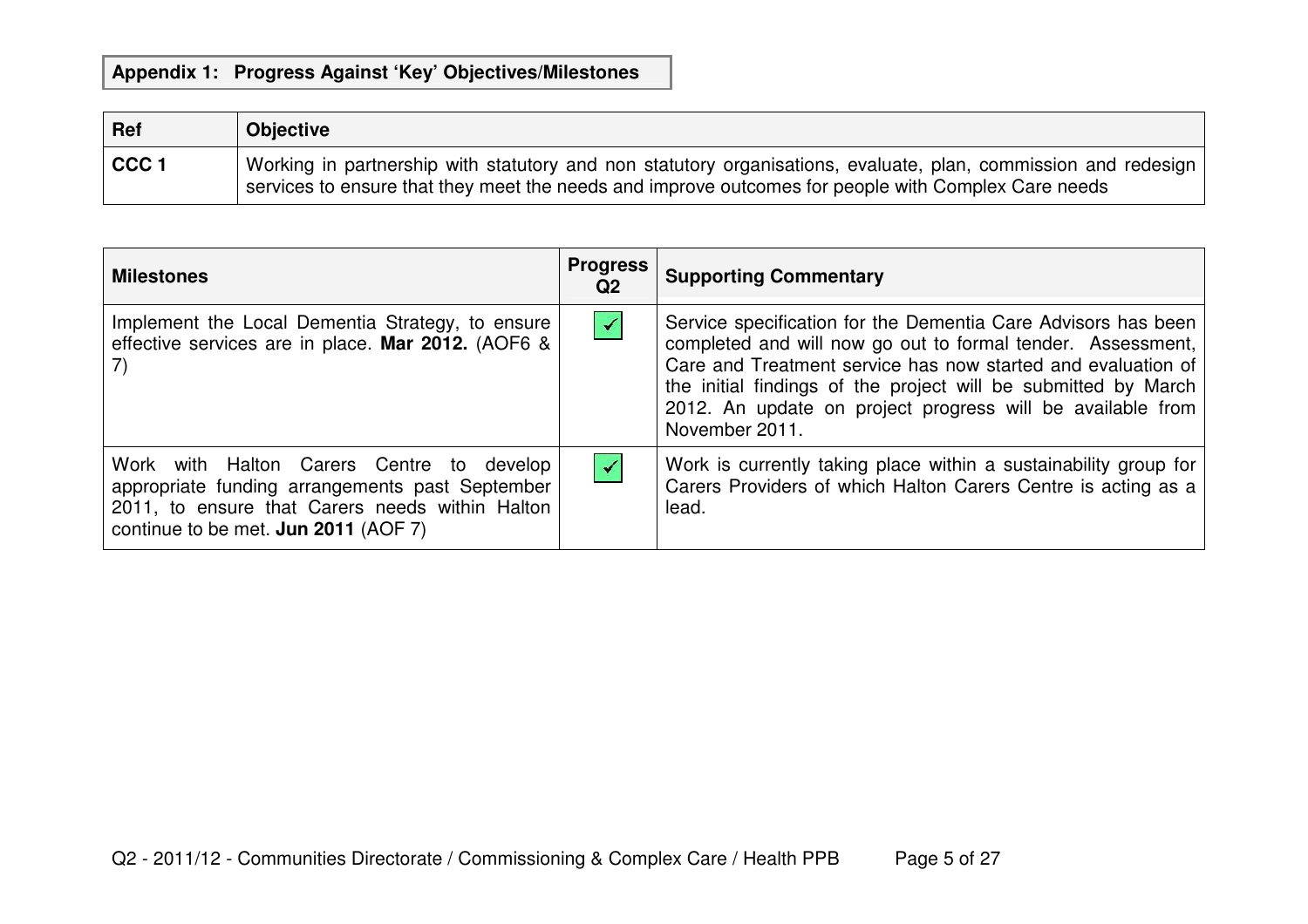| Ref              | <b>Objective</b>                                                                                                                                                                                                      |
|------------------|-----------------------------------------------------------------------------------------------------------------------------------------------------------------------------------------------------------------------|
| CCC <sub>1</sub> | Working in partnership with statutory and non statutory organisations, evaluate, plan, commission and redesign<br>services to ensure that they meet the needs and improve outcomes for people with Complex Care needs |

| <b>Milestones</b>                                                                                     | <b>Progress</b><br>Q <sub>2</sub> | <b>Supporting Commentary</b>                                                                                                                                                                                                                                                                                                                                                                                                                                                                                                                                                                                                                                                                                                                                                                                                                                                                                                                                                                                                                                                                                                                                                                                                                                                                                                                                                                                                                                                                                                                                                                                                                                                                                        |
|-------------------------------------------------------------------------------------------------------|-----------------------------------|---------------------------------------------------------------------------------------------------------------------------------------------------------------------------------------------------------------------------------------------------------------------------------------------------------------------------------------------------------------------------------------------------------------------------------------------------------------------------------------------------------------------------------------------------------------------------------------------------------------------------------------------------------------------------------------------------------------------------------------------------------------------------------------------------------------------------------------------------------------------------------------------------------------------------------------------------------------------------------------------------------------------------------------------------------------------------------------------------------------------------------------------------------------------------------------------------------------------------------------------------------------------------------------------------------------------------------------------------------------------------------------------------------------------------------------------------------------------------------------------------------------------------------------------------------------------------------------------------------------------------------------------------------------------------------------------------------------------|
| Introduce specialist support provision for victims of a<br>serious sexual offence Mar 2012 (AOF6 & 7) | $\blacktriangledown$              | The Safe Place Project has set up a Sexual Assault Referral Centre<br>(SARC) for Cheshire, Halton and Warrington. SARCs are a national<br>initiative and care for people who have suffered rape or serious<br>sexual assault. It provides forensic medical examination, care and<br>aftercare and has close links with domestic violence.<br>Halton, as part of this project, pays to utilise St Mary's Hospital in<br>Manchester for all forensic medical examinations needs and access<br>to a child Independent Sexual Violence Adviser (ISVA). The crisis<br>service went 'live' on 1 April 2011 and is located at St Mary's Hospital<br>in Manchester and provided by Central Manchester University<br><b>Hospitals NHS Foundation Trust.</b><br>There is also an aftercare service funded 50% by the Local<br>Authorities which went 'live' on 1 October 2010 covering Cheshire,<br>Halton and Warrington. The aftercare service is provided by the Rape<br>and Sexual Abuse Support Centre (RASASC). This provides an<br>individual ISVA in our area to provide a service to those aged 13+,<br>with provision increased due to greater capacity of a larger team.<br>This service will now be able to offer family continuity and a more<br>comprehensive service. This post also offers ongoing support to<br>victims in their local area, which can include support with the court<br>process, emotional support and in gaining access to other required<br>services such as counselling and further medical advice. In order to<br>access the service, victims can self-refer, RASASC can offer support.<br>Cheshire Police will transport victims to the facility for cases that have<br>been reported. |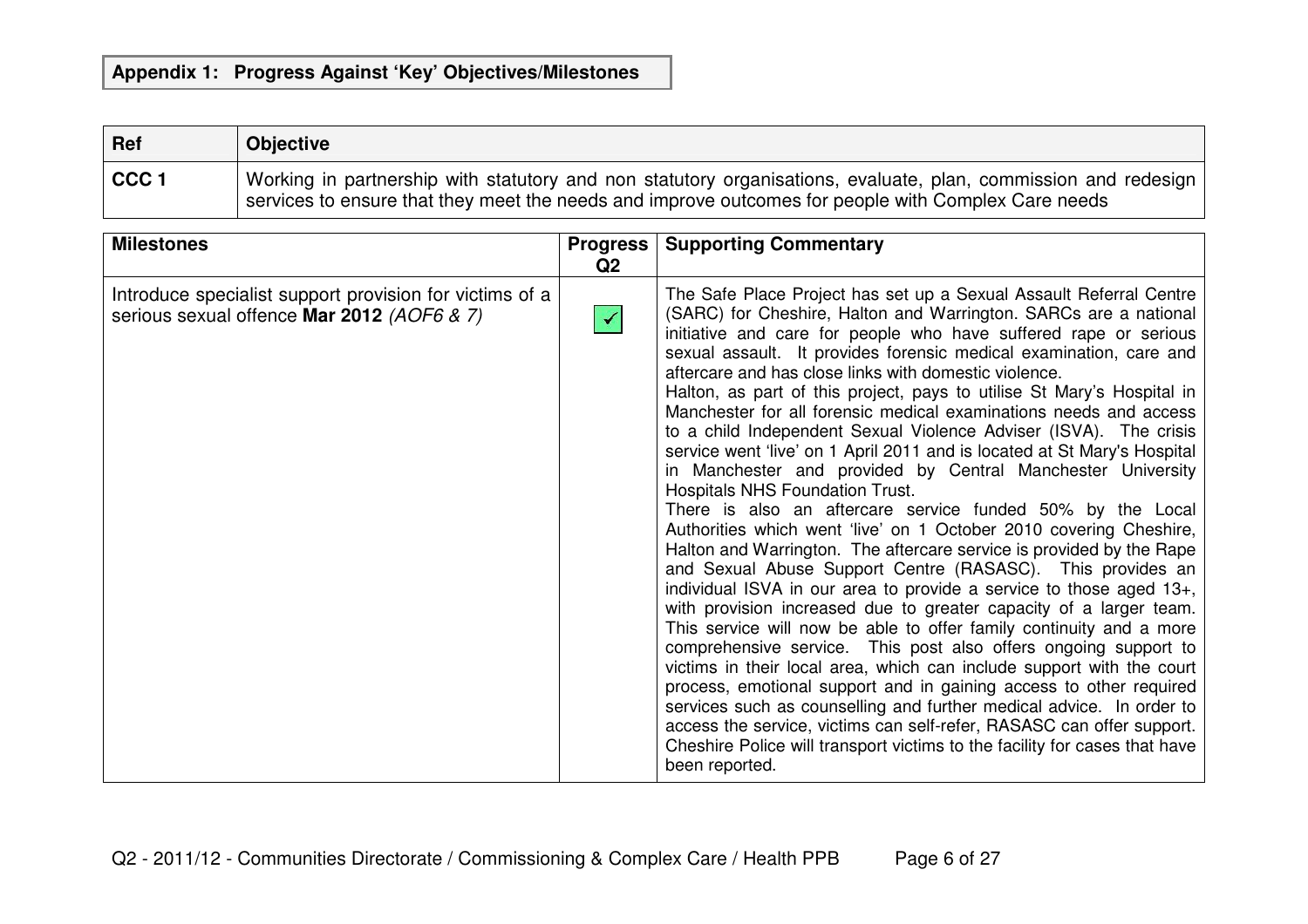| Ref              | <b>Objective</b>                                                                                                                                                                                                      |
|------------------|-----------------------------------------------------------------------------------------------------------------------------------------------------------------------------------------------------------------------|
| CCC <sub>2</sub> | Effectively consult and engage with people who have Complex Care needs to evaluate service delivery, highlight<br>any areas for improvement and contribute towards the effective re-design of services where required |

| <b>Milestones</b>                                                                                                                                                                                        | <b>Progress</b><br>Q <sub>2</sub> | <b>Supporting Commentary</b>                                                                                                                                                                                                                                                                                                                                                                                                                                         |
|----------------------------------------------------------------------------------------------------------------------------------------------------------------------------------------------------------|-----------------------------------|----------------------------------------------------------------------------------------------------------------------------------------------------------------------------------------------------------------------------------------------------------------------------------------------------------------------------------------------------------------------------------------------------------------------------------------------------------------------|
| Continue to survey and quality test service user and<br>carers' experience of services to evaluate service<br>delivery to ensure that they are receiving the<br>appropriate outcomes. Mar 2012. (AOF 32) | $\blacktriangledown$              | Two consultations commenced during Quarter 2. The first is a<br>survey consultation to evaluate customer satisfaction with their<br>experience of Housing Solutions in order to continually monitor<br>and improve service delivery. The second is a survey<br>consultation to find out the experience of service users who had<br>had a minor or major adaptation, to gauge the level of<br>satisfaction and to improve the experience for future service<br>users. |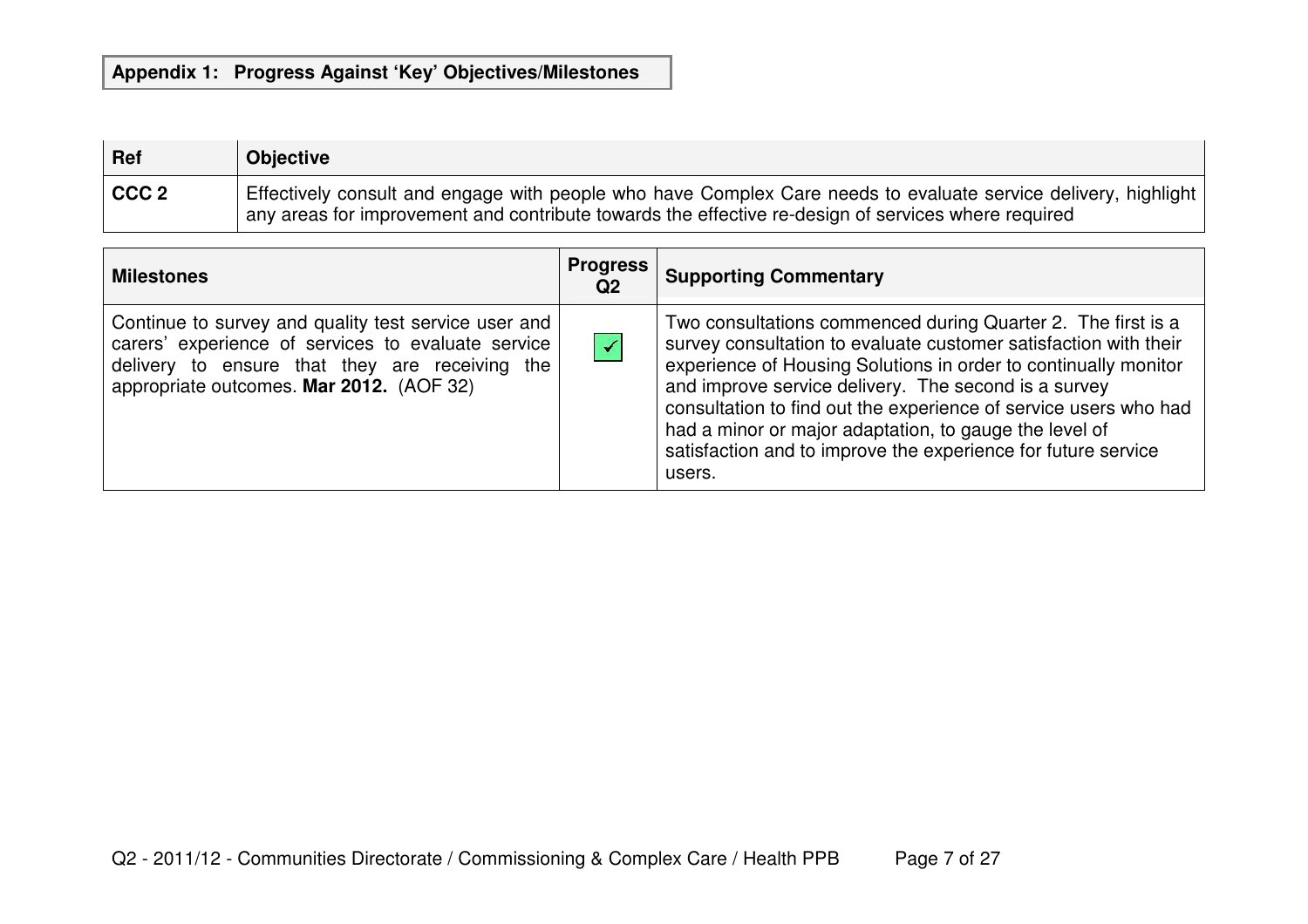| Ref              | <b>Objective</b>                                                                                               |
|------------------|----------------------------------------------------------------------------------------------------------------|
| CCC <sub>2</sub> | Effectively consult and engage with people who have Complex Care needs to evaluate service delivery, highlight |
| (continued)      | any areas for improvement and contribute towards the effective re-design of services where required            |

| <b>Milestones</b>                                                                                                                  | <b>Progress</b><br>Q <sub>2</sub> | <b>Supporting Commentary</b>                                                                                                                                                                                                                                                                                                                                                                                                                                                                                                                                                                                                                                                                                                                                                                                                                                                                                                                                                                                                                                                                                                                                                                                                                                               |
|------------------------------------------------------------------------------------------------------------------------------------|-----------------------------------|----------------------------------------------------------------------------------------------------------------------------------------------------------------------------------------------------------------------------------------------------------------------------------------------------------------------------------------------------------------------------------------------------------------------------------------------------------------------------------------------------------------------------------------------------------------------------------------------------------------------------------------------------------------------------------------------------------------------------------------------------------------------------------------------------------------------------------------------------------------------------------------------------------------------------------------------------------------------------------------------------------------------------------------------------------------------------------------------------------------------------------------------------------------------------------------------------------------------------------------------------------------------------|
| Ensure HealthWatch is established and consider<br>working in partnership with other Councils to deliver<br>this. Mar 2012 (AOF 32) | $\blacktriangledown$              | The implementation date for Local HealthWatch has now been<br>put back by Government to October 2012. During this extended<br>transition period the LA has a statutory responsibility to maintain<br>LINk activity. The current LINk Host contract will be extended to<br>October 2012, with an option of $6 \times 1$ month extension options<br>(should the implementation date slip again) subject to Exec<br>Board Sub approval in early November 2011. There is a LINK<br>Transition Group (Sub Group of the LINk Board) established to<br>undertake planning for Local HealthWatch; on which the<br>Divisional Manager for Commissioning, a Commissioning<br>Manager and Policy Officer sit. Within HBC there is a<br>HealthWatch Project Group identified to undertake the technical<br>aspect of the procurement of a HealthWatch Service.<br>Partnership working with other councils may come in the form of<br>joint commissioning of a HealthWatch organisation across a<br>wider geographical footprint; but with HealthWatch boards<br>present within each LA area, or the joint commissioning of the<br>NHS Complaints Advocacy Service (from April 2013) across a<br>wider geographical footprint; these options will be considered<br>if/when appropriate. |
| Update the Joint Strategic Needs Assessment<br>(JSNA) summary of findings, following community                                     | ✔                                 | The draft JSNA has been available from both HBC and PCT<br>website since July 2011 and requests comments by March                                                                                                                                                                                                                                                                                                                                                                                                                                                                                                                                                                                                                                                                                                                                                                                                                                                                                                                                                                                                                                                                                                                                                          |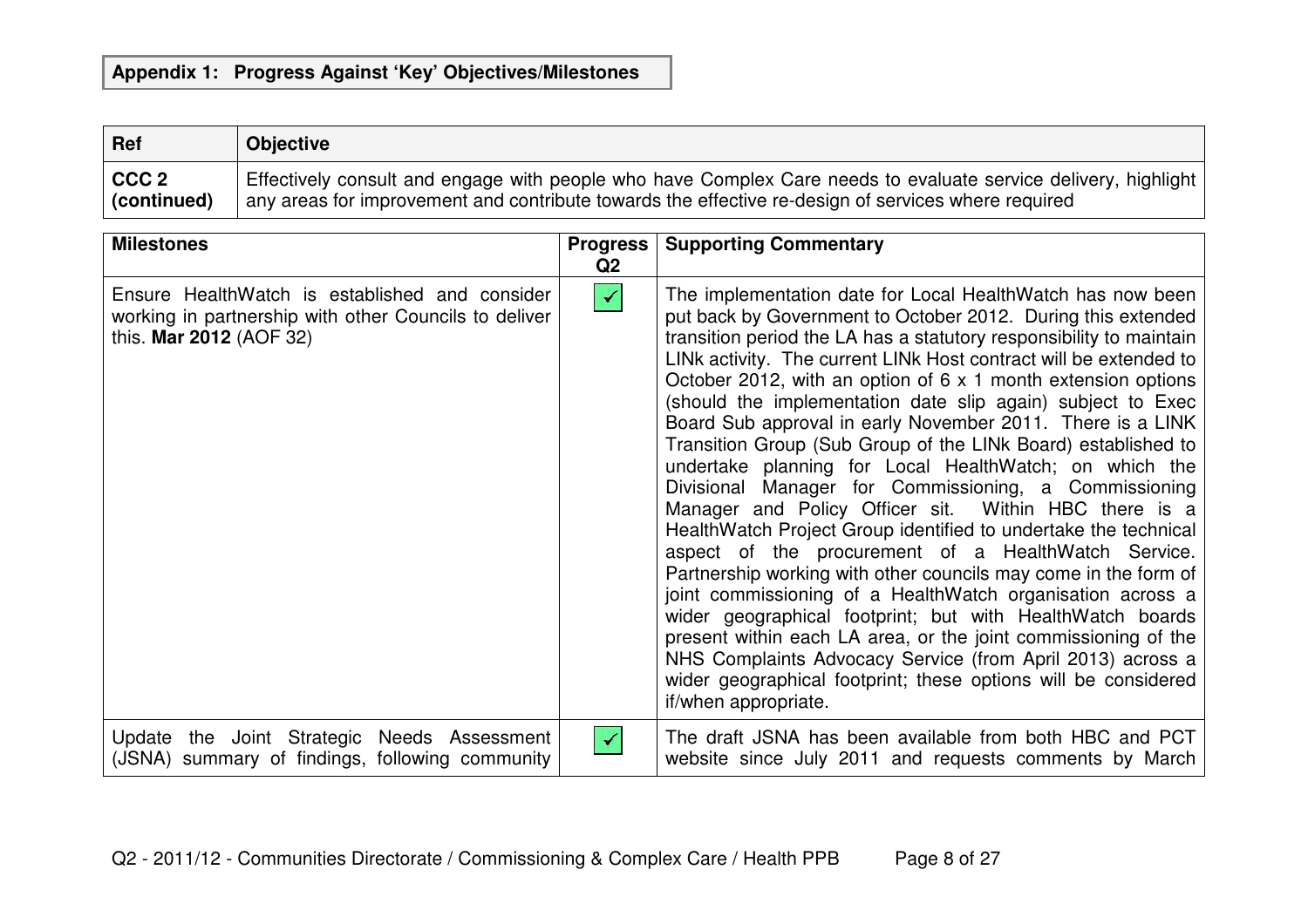| consultation, to ensure it continues to effectively   | 2012. Feedback/comments will be collated by the Policy Officer                                                                |
|-------------------------------------------------------|-------------------------------------------------------------------------------------------------------------------------------|
| highlight the health and wellbeing needs of people of | (Health) and a refreshed protocol is being developed between                                                                  |
| Halton. Mar 2012 (AOF 6)                              | Policy/Public Health and HBC Research & Intelligence to<br>ensure that the JSNA remains as current and useful as<br>possible. |

| Ref              | <b>Objective</b>                                                                                                                                                                                     |
|------------------|------------------------------------------------------------------------------------------------------------------------------------------------------------------------------------------------------|
| CCC <sub>3</sub> | Ensure that there are effective business processes and services in place to enable the Directorate to manage,<br>procure and deliver high quality, value for money services that meet people's needs |

| <b>Milestones</b>                                                                                                                                                                                                                                                                   | <b>Progress</b><br>Q <sub>2</sub> | <b>Supporting Commentary</b>                                                                                                                                                      |
|-------------------------------------------------------------------------------------------------------------------------------------------------------------------------------------------------------------------------------------------------------------------------------------|-----------------------------------|-----------------------------------------------------------------------------------------------------------------------------------------------------------------------------------|
| Consider<br>our PCT<br>with<br>the<br>partners<br>recommendations and implications of the review of<br>Halton's section 75 agreement in light of the<br>publication of the Government White Paper 'Equity  <br>and Excellence: Liberating the NHS'. Mar 2012.<br>(AOF 33,34 and 35) | $\prec$                           | Detailed arrangements for the Health and Wellbeing Board have<br>now been finalised and there are advanced discussions<br>regarding the transfer of Public Health to the Council. |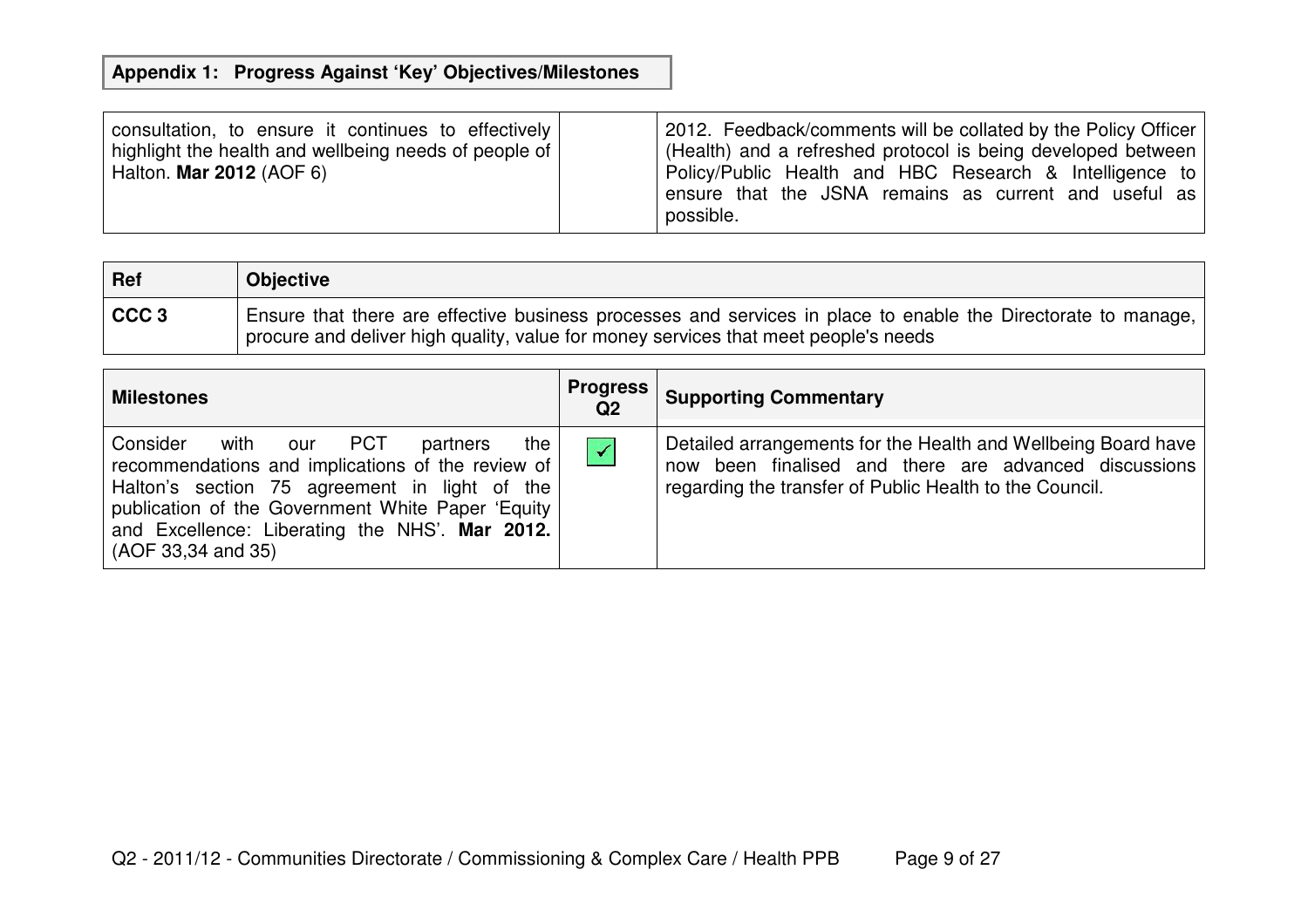| Ref                      | <b>Objective</b>                                                                                                                                                                                                      |                                   |                                                                                                                                                                                                                                                                                                                                                                                                                                                                                                                                                                                                                                                                                                                                                                                                                                                        |
|--------------------------|-----------------------------------------------------------------------------------------------------------------------------------------------------------------------------------------------------------------------|-----------------------------------|--------------------------------------------------------------------------------------------------------------------------------------------------------------------------------------------------------------------------------------------------------------------------------------------------------------------------------------------------------------------------------------------------------------------------------------------------------------------------------------------------------------------------------------------------------------------------------------------------------------------------------------------------------------------------------------------------------------------------------------------------------------------------------------------------------------------------------------------------------|
| CCC <sub>1</sub>         | Working in partnership with statutory and non statutory organisations, evaluate, plan, commission and redesign<br>services to ensure that they meet the needs and improve outcomes for people with Complex Care needs |                                   |                                                                                                                                                                                                                                                                                                                                                                                                                                                                                                                                                                                                                                                                                                                                                                                                                                                        |
| <b>Milestones</b>        |                                                                                                                                                                                                                       | <b>Progress</b><br>Q <sub>2</sub> | <b>Supporting Commentary</b>                                                                                                                                                                                                                                                                                                                                                                                                                                                                                                                                                                                                                                                                                                                                                                                                                           |
|                          | Monitor effectiveness of changes arising from review<br>of services and support to children and adults with<br>Autistic Spectrum Disorder. Mar 2012. (AOF 6)                                                          | $\blacktriangledown$              | The Autism Strategy for Halton is still in draft form, however<br>work is progressing to finalise the strategy and achieve final<br>sign off from all partners as soon as possible.<br>Progress<br>updates of the strategy are provided to the Autism Spectrum<br>Condition (ASC) Strategic Group on a quarterly basis. The<br>Autism Strategy includes an action plan to be monitored on a<br>regular basis in order to track progress on implementing<br>statutory and best practice guidance regarding services<br>available for children and adults with Autism Spectrum<br>Conditions living in Halton.                                                                                                                                                                                                                                           |
| <b>Mar 2012.</b> (AOF 7) | Consider implications of Autism Act 2009 and review<br>working practices to ensure they are 'fit for purpose'.                                                                                                        | $\sqrt{2}$                        | The Autism Act 2009 and subsequent strategies such as<br>'Fulfilling and Rewarding Lives' have been considered and all<br>action points for local authorities to deliver have been included<br>in the 'Halton Autism' Strategy to ensure implementation and<br>that the services provided locally are fit for purpose. The action<br>plan included in this strategy identifies responsible officers and<br>clear timeframes for delivery. The action plan will be monitored<br>on a regular basis and updates presented to the ASC Strategic<br>Group. A Scrutiny Review of Autism Spectrum Conditions<br>commenced in June 2011 and the review will run until<br>September 2011. The Scrutiny Review Topic Group includes<br>the Operational Director for Commissioning and Complex<br>Needs, Principal Policy Officer and the Principal and Practice |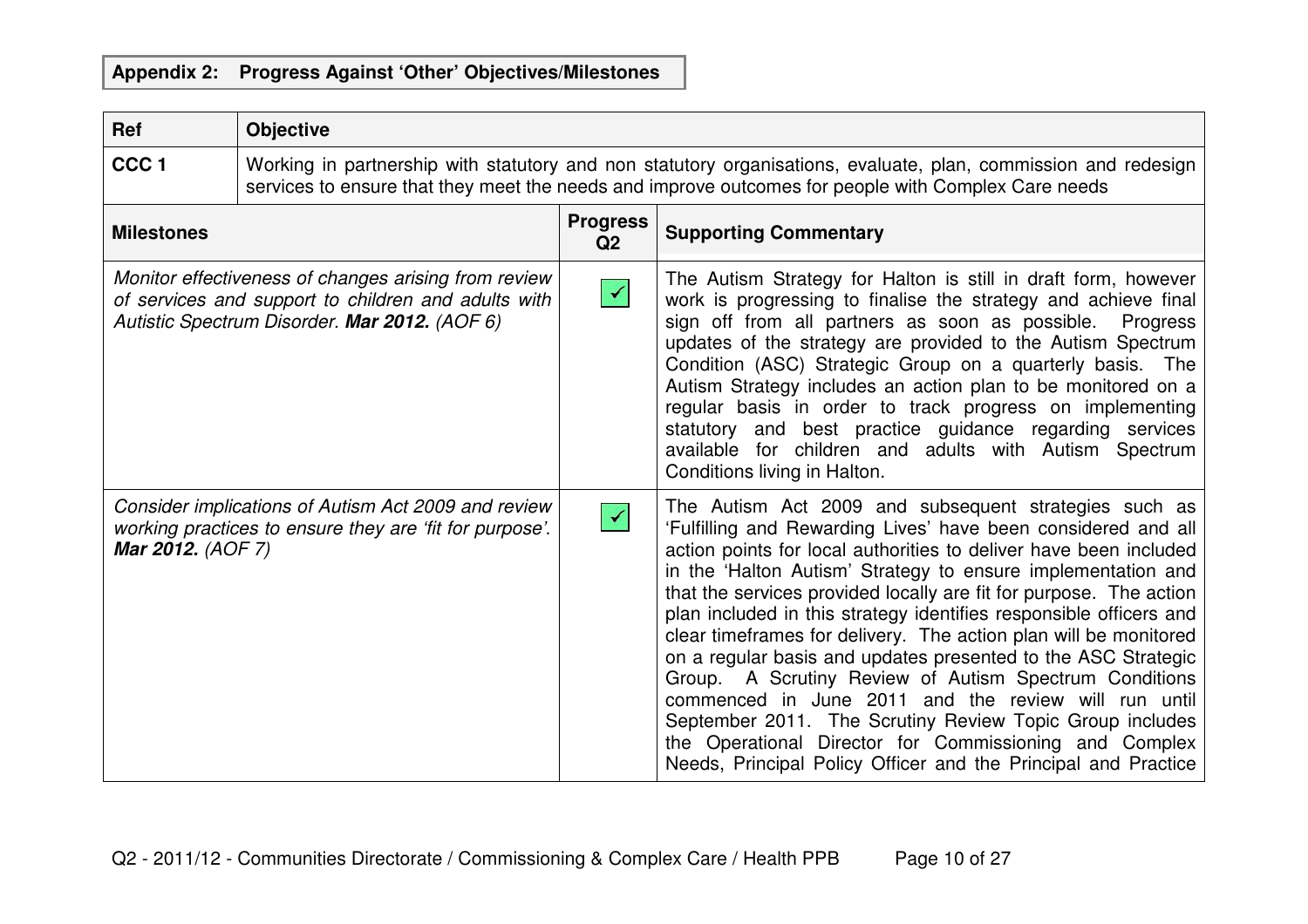|                                                                                                                                                                    |                      | Managers for the Positive Behaviour Support Service. The final<br>report of findings from the review will be presented at the Health<br>PPB in March 2012.                                                                                                                                                                                                                                                                                                                                                                                                                                                                                                                                                                                                                                                                                                                                                                                                                                                                                                                                                                                |
|--------------------------------------------------------------------------------------------------------------------------------------------------------------------|----------------------|-------------------------------------------------------------------------------------------------------------------------------------------------------------------------------------------------------------------------------------------------------------------------------------------------------------------------------------------------------------------------------------------------------------------------------------------------------------------------------------------------------------------------------------------------------------------------------------------------------------------------------------------------------------------------------------------------------------------------------------------------------------------------------------------------------------------------------------------------------------------------------------------------------------------------------------------------------------------------------------------------------------------------------------------------------------------------------------------------------------------------------------------|
| Contribute to the implementation of the Council wide<br>Volunteering Strategy as a means to improving<br>services to communities. Mar 2012. (AOF 21)               | $\blacktriangledown$ | It has now been agreed that the strategy will be progressed by<br>Policy and Strategy in conjunction with Directorate staff.                                                                                                                                                                                                                                                                                                                                                                                                                                                                                                                                                                                                                                                                                                                                                                                                                                                                                                                                                                                                              |
| Implement the redesign of the Supported Housing<br>Network to ensure that it is meeting the needs of<br>those with the most complex needs. Mar 2012.<br>(AOFG 8 7) | $\blacktriangledown$ | With the continued implementation of 'active support' a system<br>devised by Dr Sandy Toogood, a Behavioural Analyst, the<br>service continues to improve Tenants' lives, developing a wider<br>range of activities and an increase in social inclusion. Staff<br>continue to complete weekly records of participation for<br>indoor/outdoor activities and community presence.<br>Each<br>Tenant has his or her own activity support plan. Tenants are<br>able to participate with activities in their own home i.e. laundry,<br>preparing meals, weekly tasks etc. We continue to use the<br>person centred approach offering choice and empowering<br>Tenants. The interactive training being completed with Esther<br>Gibbons the Network and Day Services has given the staff more<br>insight to what those with complex needs are trying to<br>communicate. When this work is complete, all Tenants will have<br>a Care Plan to show how people communicate at the very least<br>their likes and dislikes. Progress remains robust and the service<br>went from a 'C' rating to 'B' after the last Supporting People<br>inspection. |
| Implement and review the Single Point of Access to<br>ensure that it delivers an effective mechanism for<br>access into Services. Mar 2012. (AOF 6 & 7)            |                      | This work has now been subsumed into the joint work with the<br>5Boroughs NHS Foundation Trust on the redesign of Mental<br><b>Health Services.</b>                                                                                                                                                                                                                                                                                                                                                                                                                                                                                                                                                                                                                                                                                                                                                                                                                                                                                                                                                                                       |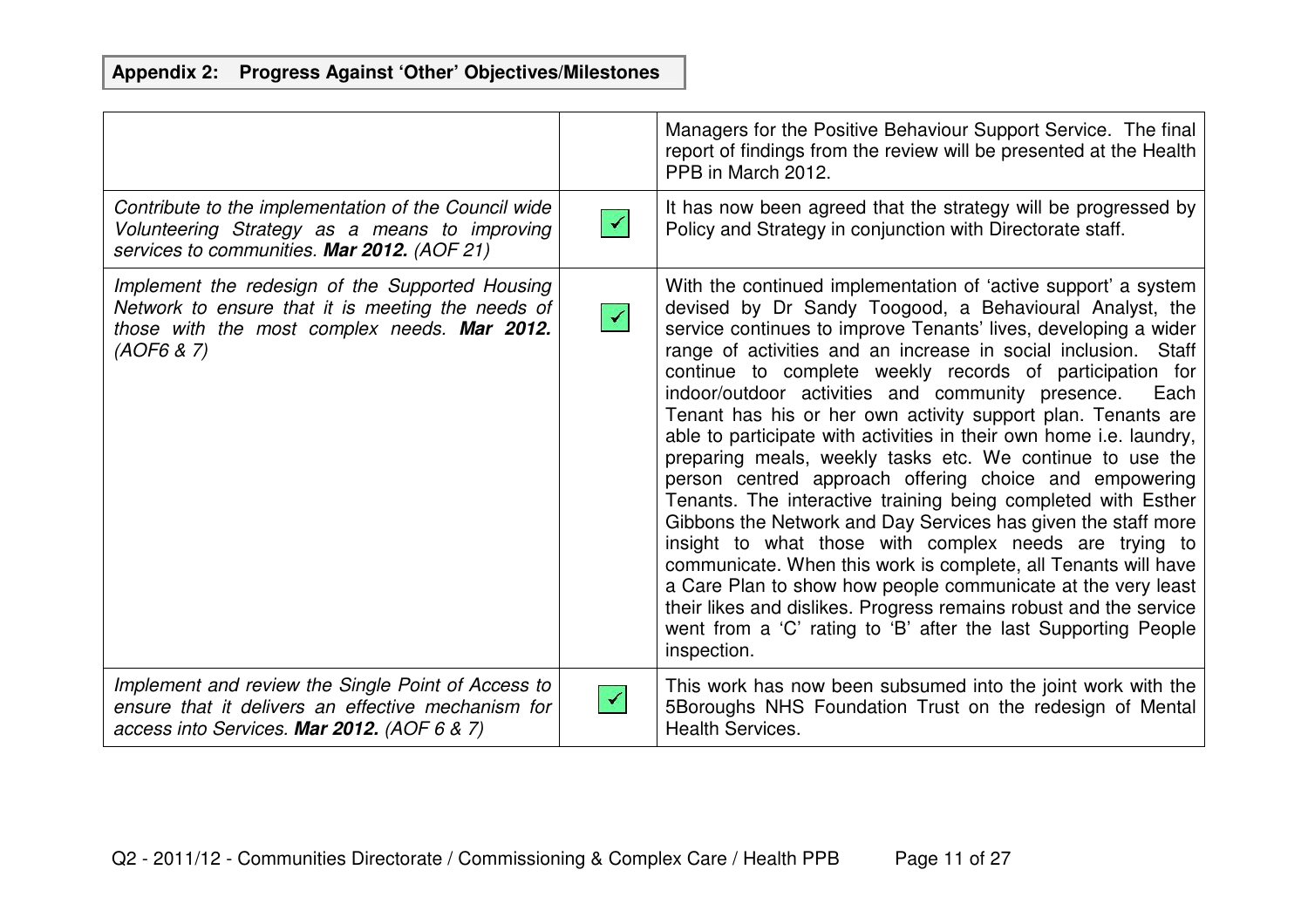| Ref       | <b>Objective</b>                                                                                               |
|-----------|----------------------------------------------------------------------------------------------------------------|
| $ $ CCC 1 | Working in partnership with statutory and non statutory organisations, evaluate, plan, commission and redesign |
| (cont'd)  | services to ensure that they meet the needs and improve outcomes for people with Complex Care needs            |

| <b>Milestones</b>                                                                                                                                                                    | <b>Progress</b><br>Q2 | <b>Supporting Commentary</b>                                                                                                                                                                                                                                                                                                                                                                                                                                                                                                                                                                                                                                                                                                                                                                                                                                                                                                                                                                                                                                                                                                                                                                                                                                                                                              |
|--------------------------------------------------------------------------------------------------------------------------------------------------------------------------------------|-----------------------|---------------------------------------------------------------------------------------------------------------------------------------------------------------------------------------------------------------------------------------------------------------------------------------------------------------------------------------------------------------------------------------------------------------------------------------------------------------------------------------------------------------------------------------------------------------------------------------------------------------------------------------------------------------------------------------------------------------------------------------------------------------------------------------------------------------------------------------------------------------------------------------------------------------------------------------------------------------------------------------------------------------------------------------------------------------------------------------------------------------------------------------------------------------------------------------------------------------------------------------------------------------------------------------------------------------------------|
| Continue to ensure there is a wide choice of<br>pathways into volunteering opportunities to meet the<br>needs of people with a Learning Disability. Mar<br><b>2012.</b> (AOF 6 & 21) | $\prec$               | Sure Start to Later Life advertises for volunteers through Halton<br>Voluntary Action (HVA). HVA identify and train suitable<br>applicants from a job description for specific volunteer roles.<br>The Sure Start Senior Information Officer then coordinates the<br>volunteers. The volunteers are matched with appropriate older<br>persons. The volunteers fulfill a variety of roles with older<br>people including befriending, dog walking and ICT training.<br>The Bridge Builder (BB) works with people to find out the type of<br>voluntary work that they would like to do and then goes out and<br>markets them in the local community. Part of the role is to have<br>a presence in the community mapping and capacity building<br>and the team have built up positive relationships with<br>employers. The BB will offer on going support to the employer<br>and the client to ensure that the placement is as successful as<br>possible and last year we enabled 94 people with disabilities to<br>access voluntary opportunities of their choice. We also have a<br>pathway for people who have proven to themselves that they<br>are valued in their community and wish to pursue paid work via<br>Halton People into Jobs (HPiJ) and we will continue to support<br>the individual through this process. |
| Implement the recommendations following the<br>Challenging Behaviour review/project to<br>ensure                                                                                     |                       | Positive Behaviour Service is now established and delivering<br>cost savings and quality outcomes.                                                                                                                                                                                                                                                                                                                                                                                                                                                                                                                                                                                                                                                                                                                                                                                                                                                                                                                                                                                                                                                                                                                                                                                                                        |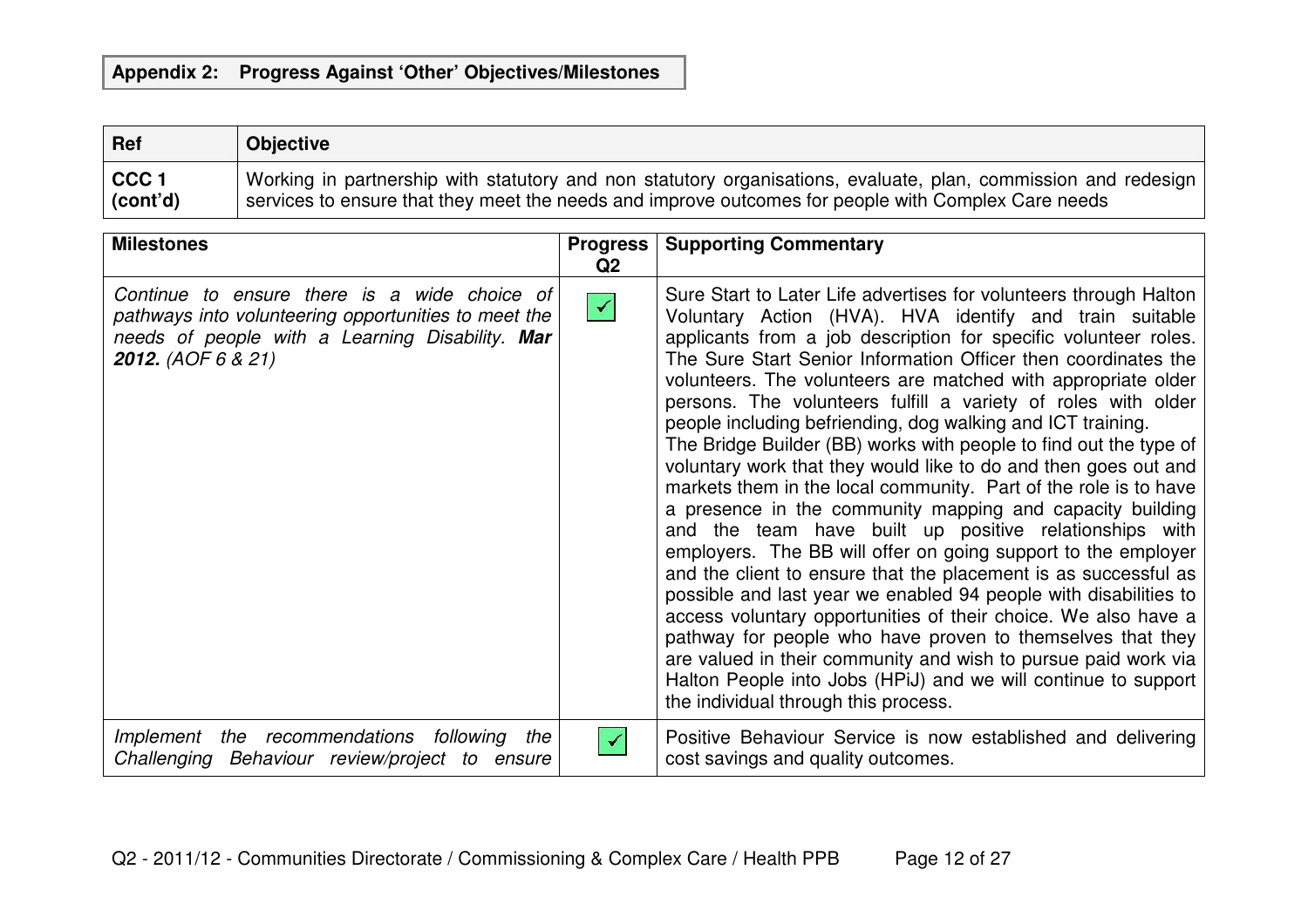| services meet the needs of service users. Mar 2012.<br>(AOF 6 8 7)                                                  |                |                                                                                                                                                                                                                                                                                                                                                                            |
|---------------------------------------------------------------------------------------------------------------------|----------------|----------------------------------------------------------------------------------------------------------------------------------------------------------------------------------------------------------------------------------------------------------------------------------------------------------------------------------------------------------------------------|
| Introduce Housing related support 'Gateway' or<br>single point of access service. Mar 2012 (AOF 6, 30)<br>and $31)$ | $\overline{?}$ | Gateway to be developed and implemented in line with Choice<br>Based Lettings and the introduction of a new homelessness<br>system. The use of a single system, Abritas, will provide a<br>common database for everyone requiring housing and/or<br>support services. A report is being prepared detailing the<br>proposed structure and costing's of the Gateway service. |

| <b>Ref</b>       | <b>Objective</b>                                                                                               |
|------------------|----------------------------------------------------------------------------------------------------------------|
| CCC <sub>1</sub> | Working in partnership with statutory and non statutory organisations, evaluate, plan, commission and redesign |
| (cont'd)         | services to ensure that they meet the needs and improve outcomes for people with Complex Care needs            |

| <b>Milestones</b>                                                                                                                                    | Q2                   | <b>Progress   Supporting Commentary</b>                                                                                                                                                                                    |
|------------------------------------------------------------------------------------------------------------------------------------------------------|----------------------|----------------------------------------------------------------------------------------------------------------------------------------------------------------------------------------------------------------------------|
| Maintain the number of carers receiving a carers'<br>break, to ensure Carers needs are met. Mar 2012<br>(AOF7)                                       | $\blacktriangledown$ | The Targets for Carers short respite breaks have been set for<br>April 2011.                                                                                                                                               |
| Maintain the numbers of carers provided with<br>assessment leading to the provision of services, to<br>ensure Carers needs are met. Mar 2012. (AOF7) | $\checkmark$         | Carers Assessments meetings are planned to bring together<br>operational teams to discuss service provision and increase the<br>numbers of hidden carers receiving an assessment in<br>accordance with their caring needs. |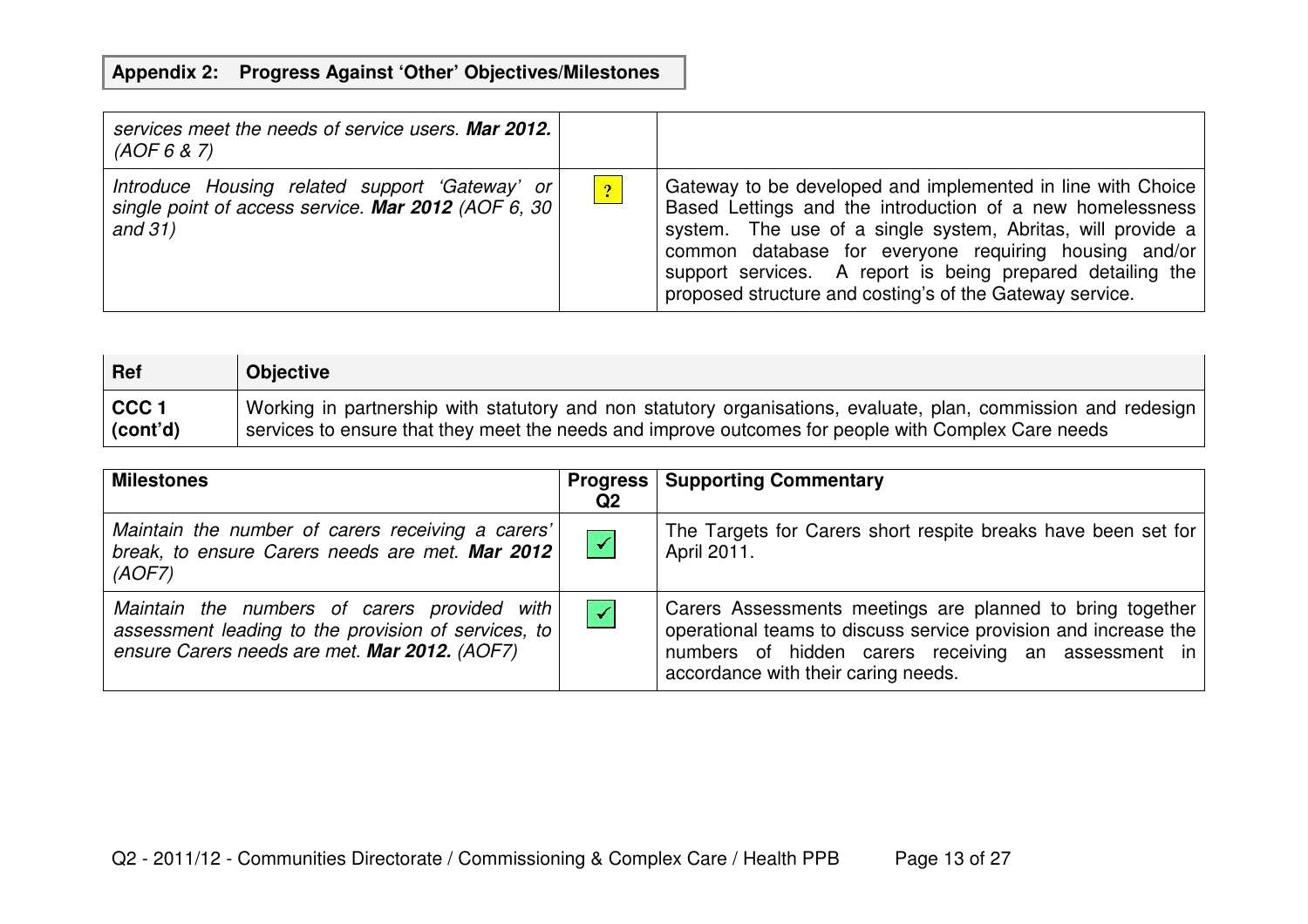| <b>Ref</b>               | <b>Objective</b>                                                                                                                                                                                                                          |                      |                                                                                                                                                                                                                                                                                                                                                                                      |
|--------------------------|-------------------------------------------------------------------------------------------------------------------------------------------------------------------------------------------------------------------------------------------|----------------------|--------------------------------------------------------------------------------------------------------------------------------------------------------------------------------------------------------------------------------------------------------------------------------------------------------------------------------------------------------------------------------------|
| CCC <sub>2</sub>         | Effectively consult and engage with people who have Complex Care needs to evaluate service delivery, highlight<br>any areas for improvement and contribute towards the effective re-design of services where required                     |                      |                                                                                                                                                                                                                                                                                                                                                                                      |
| <b>Milestones</b>        |                                                                                                                                                                                                                                           | Progress  <br>Q2     | <b>Supporting Commentary</b>                                                                                                                                                                                                                                                                                                                                                         |
|                          | Continue to implement a behaviour solutions<br>approach to develop quality services for adults with<br>challenging behaviour - Models of good practice to<br>continue to be developed. Mar 2012. (AOF7)                                   | $\blacktriangledown$ | Team now fully staffed and evidence of improved outcomes.                                                                                                                                                                                                                                                                                                                            |
| 32)                      | Implement the new Statutory Adult Social Care<br>Survey across all Client Groups. May 2011. (AOF                                                                                                                                          | $\blacktriangledown$ | The Adult Social Care Survey was undertaken for the first time<br>in January 2011. The return demonstrated positive results for<br>Halton. All Local Authorities have a statutory duty to undertake<br>the survey on an annual basis. The next Adult Social Care<br>Survey is in January 2012.                                                                                       |
| Halton. Mar 2012 (AOF 6) | Update the Joint Strategic Needs Assessment<br>(JSNA) - full data document, following community<br>consultation, to ensure it continues to effectively<br>highlight the health and wellbeing needs of people of                           | ✔                    | The draft JSNA has been available from both HBC and PCT<br>website since July 2011 and requests comments by March<br>2012. Feedback/comments will be collated by the Policy Officer<br>(Health) and a refreshed protocol is being developed between<br>Policy/Public Health and HBC Research & Intelligence to<br>ensure that the JSNA remains as current and useful as<br>possible. |
|                          | In conjunction with Halton OPEN, implement<br>mechanisms to ensure that Older People are able to<br>effectively contribute to service monitoring and<br>reviews, including the development of mystery<br>shopping. Mar 2012. (AOF 7 & 32) | $\blacktriangledown$ | Halton OPEN completed their first mystery shopping project in<br>Q1 as part of the review of the contact centre. The next review<br>will be undertaken in the new year and Halton OPEN in<br>conjunction with Halton Borough Council is currently developing<br>a framework for this.                                                                                                |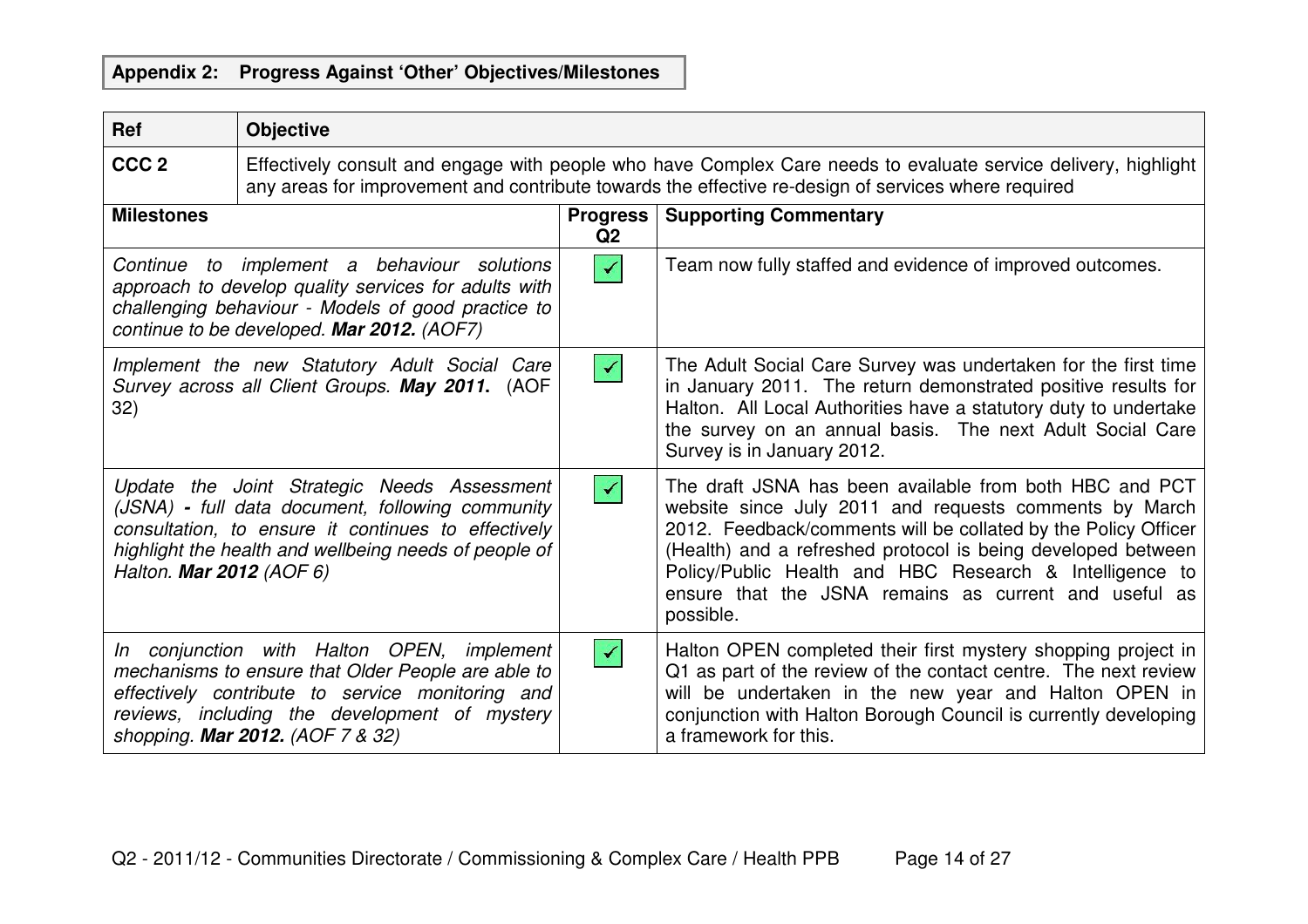| <b>Ref</b> | <b>Objective</b>                                                                                                                                                                                       |
|------------|--------------------------------------------------------------------------------------------------------------------------------------------------------------------------------------------------------|
| $ $ CCC 3  | Ensure that there are effective business processes and services in place to enable the Directorate to manage,<br>I procure and deliver high quality, value for money services that meet people's needs |

| <b>Milestones</b>                                                                                                                                                                              | <b>Progress</b><br>Q2 | <b>Supporting Commentary</b>                                                                                                                                                                                                                                                                                                                                                                                                                                                                                                                                  |
|------------------------------------------------------------------------------------------------------------------------------------------------------------------------------------------------|-----------------------|---------------------------------------------------------------------------------------------------------------------------------------------------------------------------------------------------------------------------------------------------------------------------------------------------------------------------------------------------------------------------------------------------------------------------------------------------------------------------------------------------------------------------------------------------------------|
| Undertake ongoing review and development of all<br>commissioning strategies and associated<br>partnership structures to enhance service delivery<br>and cost effectiveness. Mar 2012. (AOF 35) | $\blacktriangleright$ | Work is ongoing to review existing Partnership Commissioning<br>Structures in line with Government proposals for the<br>development of Health and Well Being Boards and an increased<br>focus on joint Commissioning between Social Care and Health.                                                                                                                                                                                                                                                                                                          |
| Review and deliver SP/Contracts procurement<br>targets for 2012/13, to enhance service delivery and<br>cost effectiveness. Mar 2012. (AOF35)                                                   | $\blacktriangledown$  | The Tender process will enable the further rationalisation of<br>floating support services and give support providers the option<br>to offer further efficiencies by tendering for a number of services<br>within each tender.<br>In addition, partnership working with Registered Social<br>Landlords (RSL's) as part of the development and<br>implementation of a Sanctuary policy has resulted in a reduction<br>in the number of Sanctuary measures completed to date in<br>2011/12 and it is anticipated the proposed efficiencies will be<br>achieved. |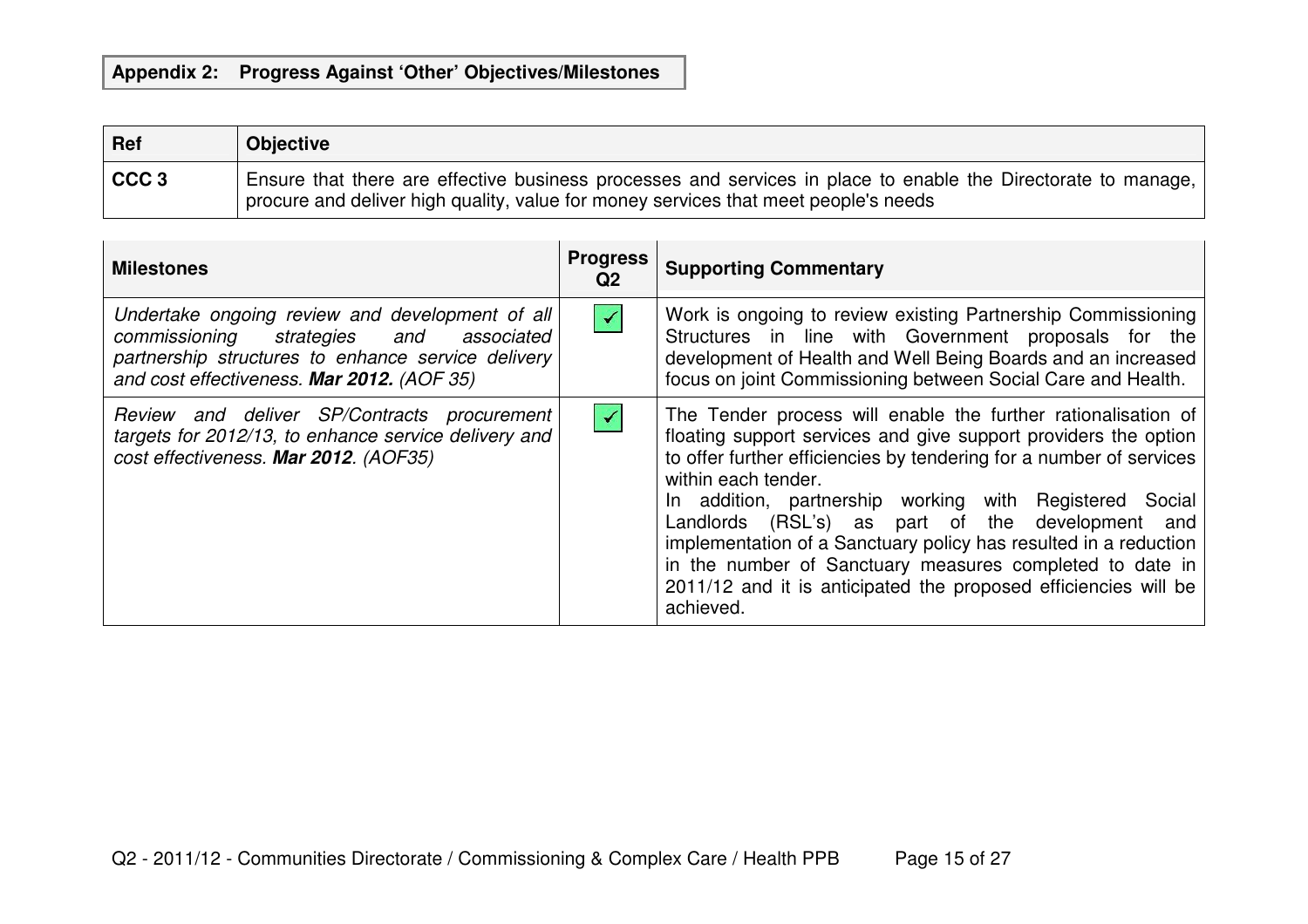| <b>Ref</b> | <b>Description</b> | Actual<br>2010/11 | Target<br>2011/12 | <b>Quarter 2</b> | <b>Current</b><br><b>Progress</b> | <b>Direction</b><br>of Travel | <b>Supporting Commentary</b> |
|------------|--------------------|-------------------|-------------------|------------------|-----------------------------------|-------------------------------|------------------------------|
|------------|--------------------|-------------------|-------------------|------------------|-----------------------------------|-------------------------------|------------------------------|

| <b>Service Delivery</b> |                                                                                                                                                                                       |      |      |      |                |     |                                                                                                                                                                                                                                                                                                                                |
|-------------------------|---------------------------------------------------------------------------------------------------------------------------------------------------------------------------------------|------|------|------|----------------|-----|--------------------------------------------------------------------------------------------------------------------------------------------------------------------------------------------------------------------------------------------------------------------------------------------------------------------------------|
| CCC <sub>6</sub>        | Adults with mental health<br>problems helped to live at<br>home (Previously<br>AWA<br>LI13/CCS 8                                                                                      | 3.97 | 3.97 | N/A  | N/A            | N/A | Figure for quarter 2 cannot be<br>provided at this moment in time.<br>This is due to the changes of<br>recording carer services within the<br>Carefirst database system currently<br>taking place. We are working with<br>the Carefirst team and are hopeful to<br>begin reporting this indicator again in<br>the near future. |
| CCC <sub>7</sub>        | Total number of new clients<br>with dementia<br>assessed<br>during the year as a<br>percentage of the<br>total<br>number of<br>clients<br>new<br>assessed during the year,<br>$(18+)$ | 4.6% | 5%   | 2.4% | $\overline{2}$ | N/A | The proportion of clients assessed<br>with Dementia (23) is small in<br>comparison to the total number of<br>clients assessed at the end of<br>Quarter 2. It is expected that the<br>number of clients assessed with<br>Dementia will increase in Quarters 3<br>and 4 as the figure is calculated<br>cumulatively.             |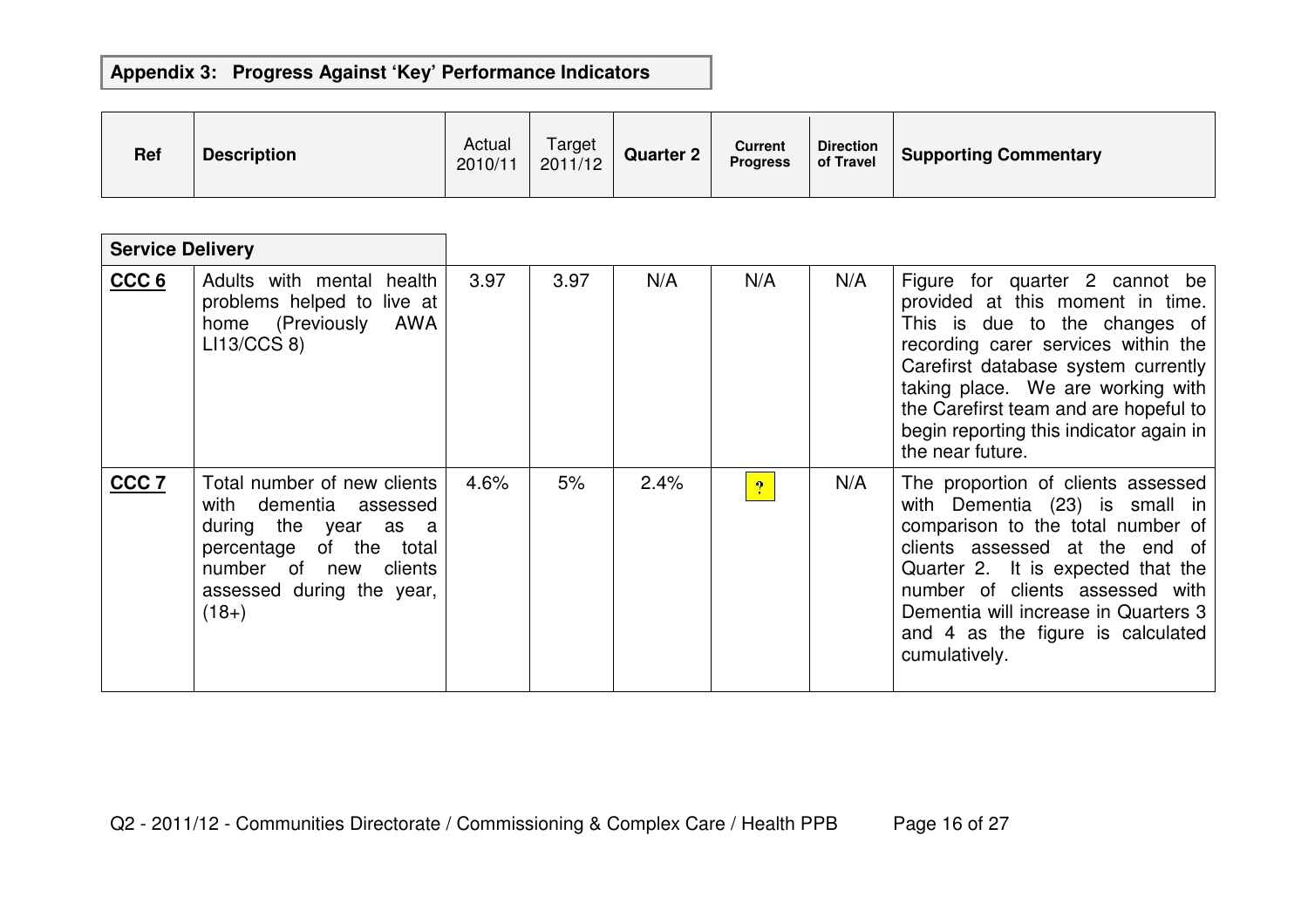| Ref              | <b>Description</b>                                                                                                                                                                                                                | Actual<br>2010/11 | Target<br>2011/12 | <b>Quarter 2</b> | <b>Current</b><br><b>Progress</b> | <b>Direction</b><br>of Travel | <b>Supporting Commentary</b>                                                                                                                                                                                                                                                                                                                    |
|------------------|-----------------------------------------------------------------------------------------------------------------------------------------------------------------------------------------------------------------------------------|-------------------|-------------------|------------------|-----------------------------------|-------------------------------|-------------------------------------------------------------------------------------------------------------------------------------------------------------------------------------------------------------------------------------------------------------------------------------------------------------------------------------------------|
| CCC <sub>8</sub> | Total number of clients with<br>dementia receiving services<br>during the period provided<br>or commissioned by the<br>CSSR as a percentage of<br>the total number of clients<br>receiving services during<br>the year, $(18+)$ . | 3.3%              | 5%                | 3.7%<br>(E)      | $\overline{?}$                    | N/A                           | proportion of<br>clients<br>The<br>with<br>Dementia receiving services<br>is is<br>estimated as higher than<br>the<br>2010/11 outturn figure. However the<br>figure is estimated as a result of<br>changes to the way services are<br>recorded for carers. It is hoped that<br>reporting issues<br>will<br>the<br>be<br>addressed by quarter 3. |
| CCC <sub>9</sub> | of<br>proportion<br>The<br>households<br>who<br>were<br>accepted<br>statutorily<br>as<br>homeless, who<br>were<br>accepted by the same LA<br>within the last 2 years<br>(Previously PCS 12).                                      | $\Omega$          | 1.2               | $\mathbf 0$      | $\checkmark$                      |                               | The Authority had sustained a zero<br>repeat homelessness status.                                                                                                                                                                                                                                                                               |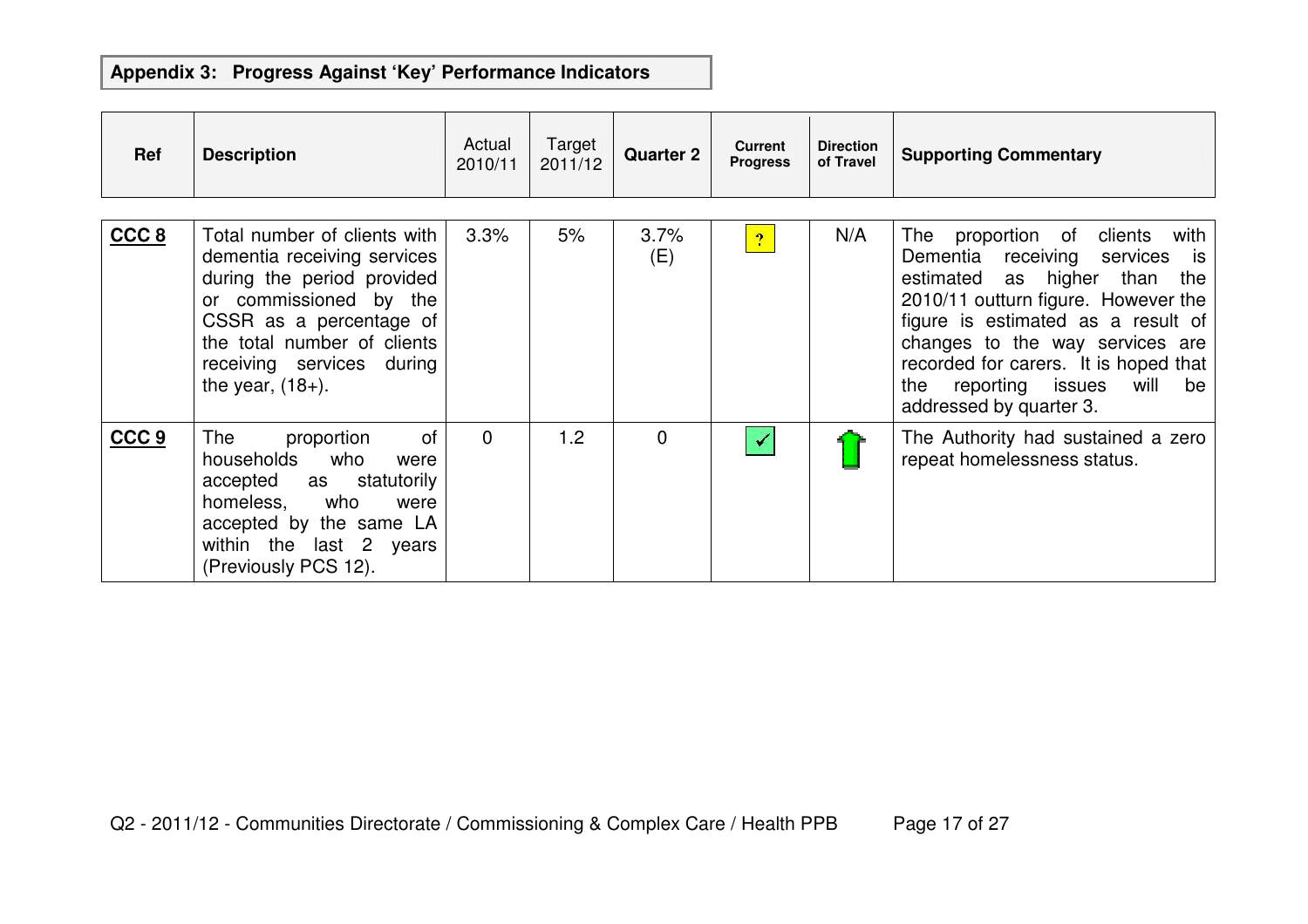| <b>Ref</b>    | <b>Description</b>                                                                                                                                                                                                                                                                                                 | Actual<br>2010/11       | Target<br>2011/12 | <b>Quarter 2</b> | <b>Current</b><br><b>Progress</b> | <b>Direction</b><br>of Travel | <b>Supporting Commentary</b>                                                                                                                                                                                                                                                                                                   |
|---------------|--------------------------------------------------------------------------------------------------------------------------------------------------------------------------------------------------------------------------------------------------------------------------------------------------------------------|-------------------------|-------------------|------------------|-----------------------------------|-------------------------------|--------------------------------------------------------------------------------------------------------------------------------------------------------------------------------------------------------------------------------------------------------------------------------------------------------------------------------|
| <b>CCC 11</b> | Households who considered<br>themselves as homeless,<br>who approached the LA<br>housing advice service, and<br>for whom housing advice<br>intervention<br>casework<br>resolved their situation (the<br>divided by the<br>number<br>of<br>thousand<br>number<br>households in the Borough)<br>(Previously PCS 11). | 5.78<br>(940)<br>cases) | 4.4               | 5.02             | ✔                                 |                               | The service is more community<br>Due to increased early<br>focused.<br>intervention<br>and<br>measures<br>partnership working this has resulted<br>in an increase in the prevention<br>activity and successful outcomes.                                                                                                       |
| <b>CCC 14</b> | Carers receiving Needs<br>Assessment or Review and<br>a specific Carer's Service,<br>or advice and information<br>(Previously NI 135).                                                                                                                                                                             | 24.13                   | 24.5              | N/A              | N/A                               | N/A                           | Figure for quarter 2 cannot be<br>provided at this moment in time.<br>This is due to the changes of<br>recording carer services within the<br>Carefirst database system currently<br>taking place. We are working with<br>the Carefirst team and are hopeful to<br>begin reporting this indicator again in<br>the near future. |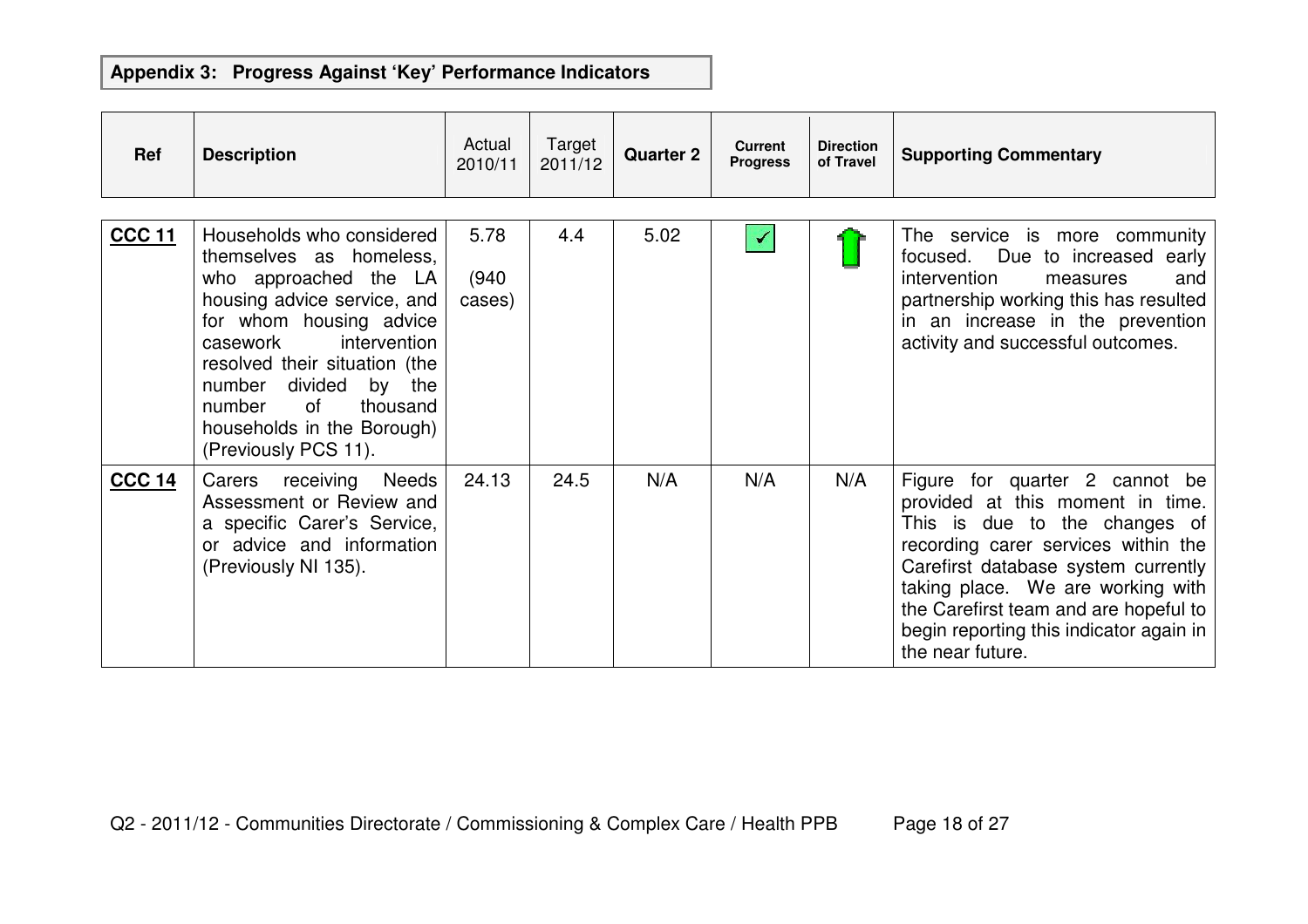| <b>Ref</b>              | <b>Description</b>                                                                                                                      | Actual<br>2010/11 | Target<br>2011/12 | <b>Quarter 2</b> | <b>Current</b><br><b>Progress</b> | <b>Direction</b><br>of Travel | <b>Supporting Commentary</b>                                                                                                                                                                                                                                                                                                   |
|-------------------------|-----------------------------------------------------------------------------------------------------------------------------------------|-------------------|-------------------|------------------|-----------------------------------|-------------------------------|--------------------------------------------------------------------------------------------------------------------------------------------------------------------------------------------------------------------------------------------------------------------------------------------------------------------------------|
| <b>Service Delivery</b> |                                                                                                                                         |                   |                   |                  |                                   |                               |                                                                                                                                                                                                                                                                                                                                |
| CCC <sub>4</sub>        | Adults<br>with<br>physical<br>disabilities (aged<br>$18-64)$<br>helped to live at home per<br>1,000 population<br>(Previously CCS 6)    | 7.89              | 8.0               | N/A              | N/A                               | N/A                           | Figure for quarter 2 cannot be<br>provided at this moment in time.<br>This is due to the changes of<br>recording carer services within the<br>Carefirst database system currently<br>taking place. We are working with<br>the Carefirst team and are hopeful to<br>begin reporting this indicator again<br>in the near future. |
| CCC <sub>5</sub>        | Adults<br>with<br>learning<br>$18-64)$<br>disabilities<br>(aged<br>helped to live at home per<br>1,000 population<br>(Previously CCS 7) | 4.37              | 4.3               | N/A              | N/A                               | N/A                           | Figure for quarter 2 cannot be<br>provided at this moment in time.<br>This is due to the changes of<br>recording carer services within the<br>Carefirst database system currently<br>taking place. We are working with<br>the Carefirst team and are hopeful to<br>begin reporting this indicator again<br>in the near future. |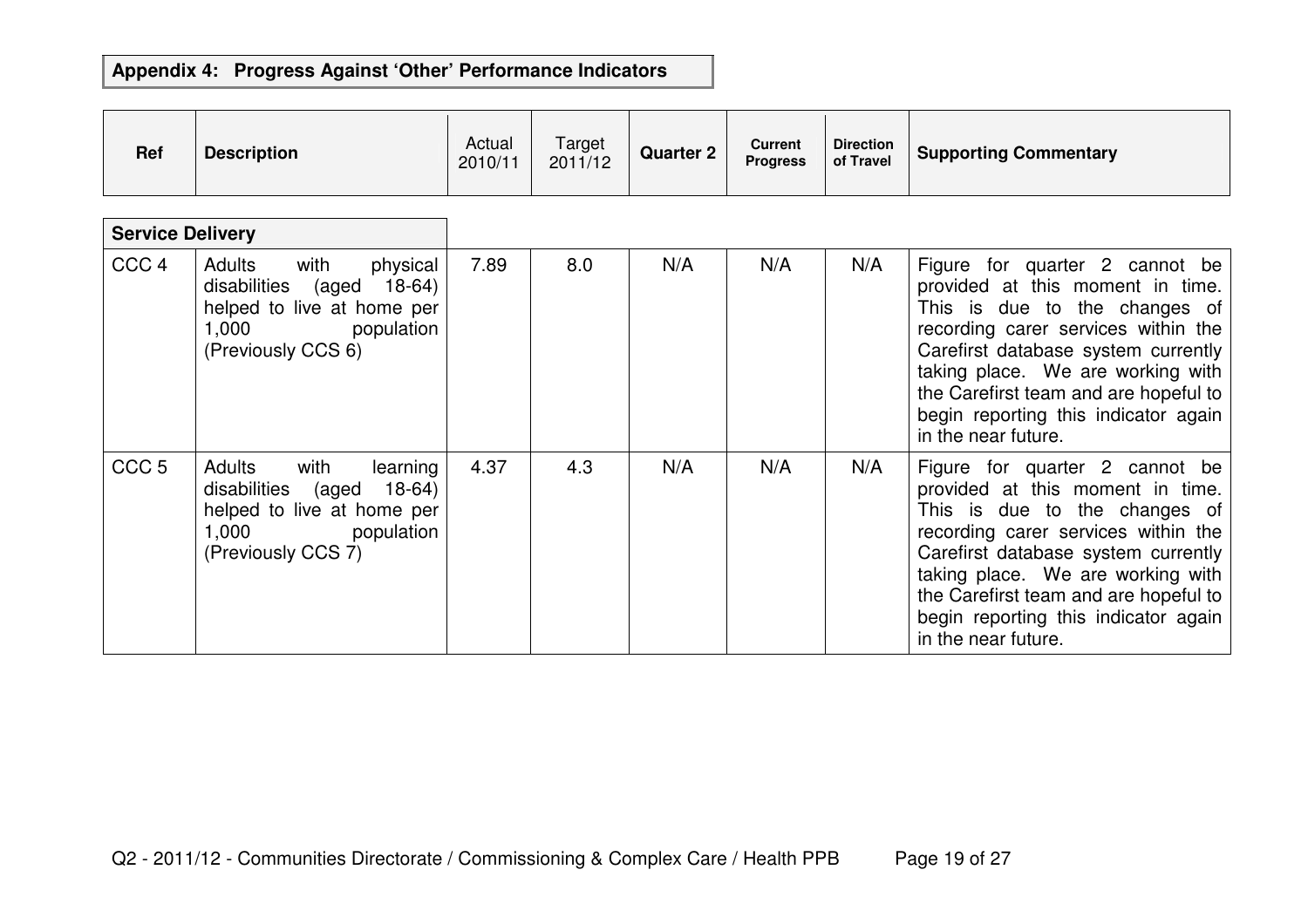| Ref | <b>Description</b> | Actual<br>2010/11 | Target<br>2011/12 | <b>Quarter 2</b> | <b>Current</b><br><b>Progress</b> | <b>Direction</b><br>of Travel | <b>Supporting Commentary</b> |
|-----|--------------------|-------------------|-------------------|------------------|-----------------------------------|-------------------------------|------------------------------|
|-----|--------------------|-------------------|-------------------|------------------|-----------------------------------|-------------------------------|------------------------------|

|                   | <b>Service Delivery (cont'd)</b>                                                                                                                                   |     |   |       |     |     |                                                                                                                                                                                                                                                                                                                                             |
|-------------------|--------------------------------------------------------------------------------------------------------------------------------------------------------------------|-----|---|-------|-----|-----|---------------------------------------------------------------------------------------------------------------------------------------------------------------------------------------------------------------------------------------------------------------------------------------------------------------------------------------------|
| CCC <sub>15</sub> | Average Percentage of<br>Communities Directorate<br>working days/shifts lost to<br>sickness absence<br>during<br>financial<br>the<br>year.<br>(Previously PCS 14). | N/A | 8 | 4.49% | N/A | N/A | Data was unavailable for 10/11 so<br>there is no comparable data; this is<br>the first reporting period for 11/12.<br>The quarter 2 absence figure is an<br>average for the whole Communities<br>Directorate for the period April to<br>August 2011. However, the average<br>% absence less long term sick for<br>the same period is 2.16%. |

| <b>Fair Access</b> |                                                                                                                                                                                                   |    |    |    |  |                                                                                                                     |
|--------------------|---------------------------------------------------------------------------------------------------------------------------------------------------------------------------------------------------|----|----|----|--|---------------------------------------------------------------------------------------------------------------------|
| CCC 19             | Total number of learning<br>disabled people helped and<br>supported into voluntary<br>work on a yearly basis,<br>rather than just new clients<br>getting work in the year.<br>(Previously CCS 2). | 85 | 45 | 89 |  | Target already achieved. There has<br>been an increase of 68 clients<br>compared to the same quarter in<br>2010/11. |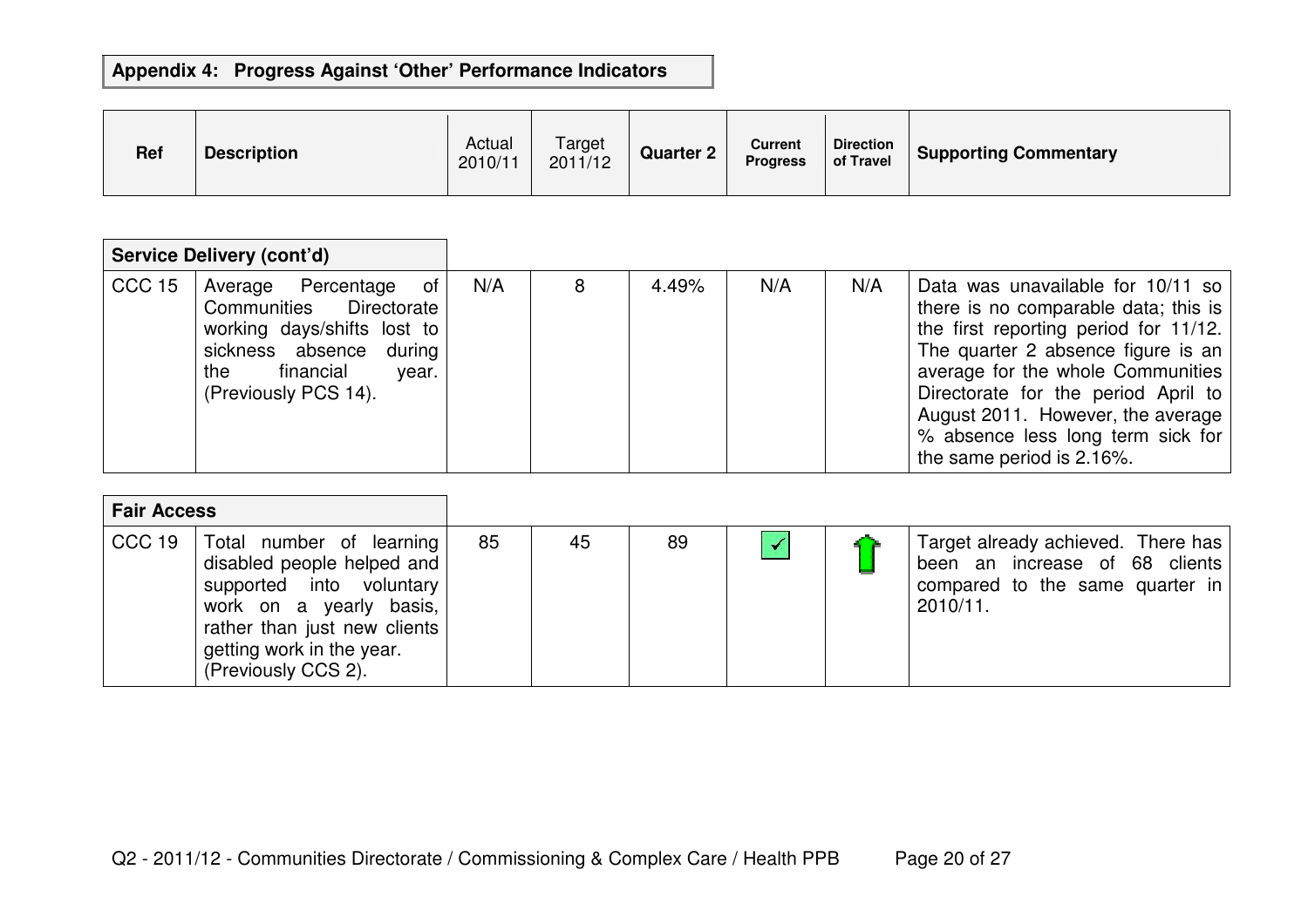| Ref               | <b>Description</b>                                                                                                                                                                                  | Actual<br>2010/11 | Target<br>2011/12 | <b>Quarter 2</b> | <b>Current</b><br><b>Progress</b> | <b>Direction</b><br>of Travel | <b>Supporting Commentary</b>                                                                                                   |
|-------------------|-----------------------------------------------------------------------------------------------------------------------------------------------------------------------------------------------------|-------------------|-------------------|------------------|-----------------------------------|-------------------------------|--------------------------------------------------------------------------------------------------------------------------------|
| <b>CCC 20</b>     | Total number of physically<br>disabled people helped and<br>supported into voluntary<br>work on a yearly basis,<br>rather than just new clients<br>getting work in the year.<br>(Previously CCS 2). | 8                 | 8                 | 6                |                                   |                               | Indicator in line to achieve target.<br>There has been an increase of 1<br>client compared to the same quarter<br>in 2010/11   |
| CCC <sub>21</sub> | Total number of adults with<br>mental health helped and<br>supported into voluntary<br>work on a yearly basis,<br>rather than just new clients<br>getting work in the year.<br>(Previously CCS 2).  | 25                | 21                | 14               |                                   |                               | Indicator in line to achieve target.<br>There has been an increase of 3<br>clients compared to the same<br>quarter in 2010/11. |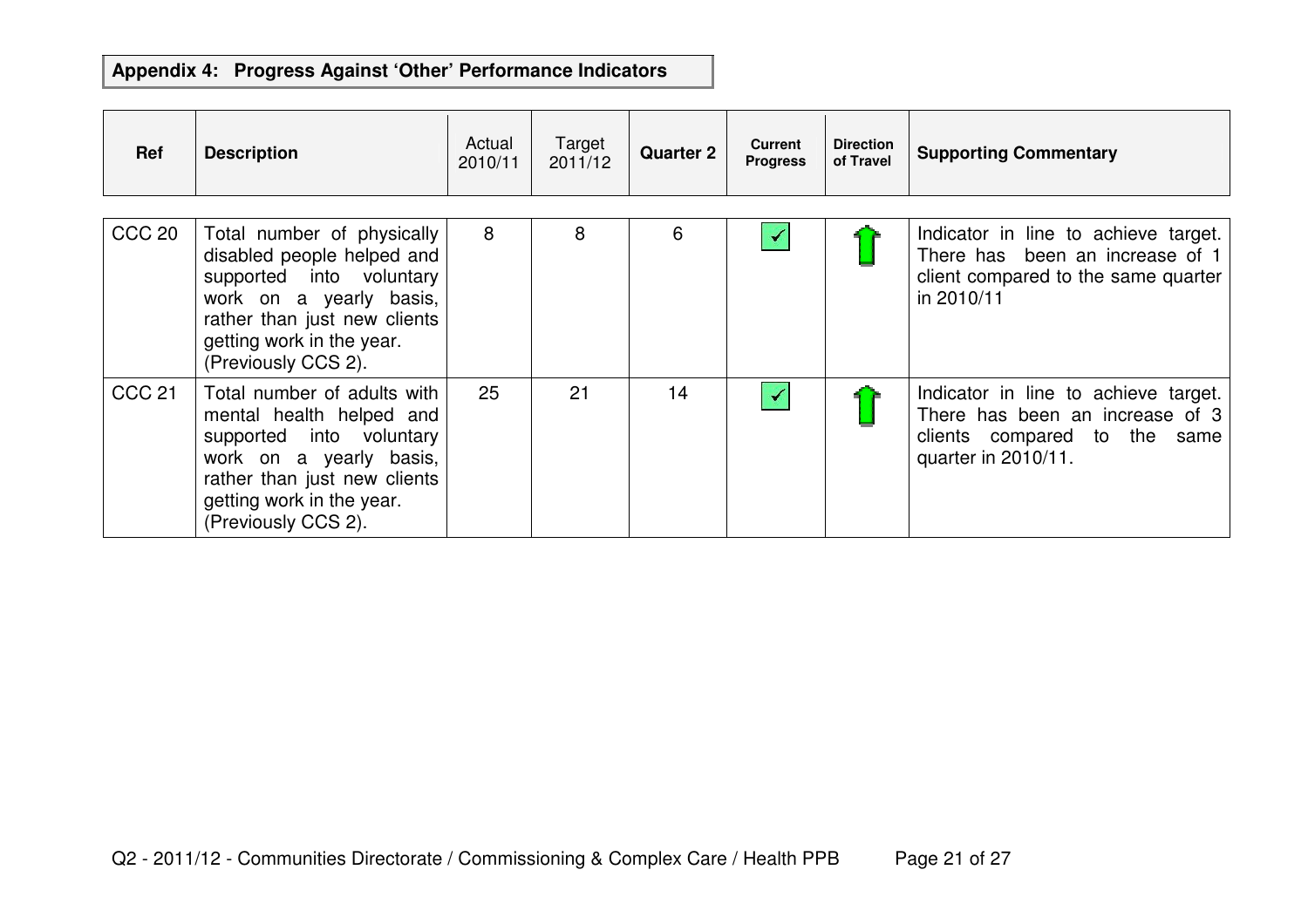| Ref | <b>Description</b> | Actual<br>2010/11 | Target<br>2011/12 | <b>Quarter 2</b> | <b>Current</b><br><b>Progress</b> | <b>Direction</b><br>of Travel | <b>Supporting Commentary</b> |
|-----|--------------------|-------------------|-------------------|------------------|-----------------------------------|-------------------------------|------------------------------|
|-----|--------------------|-------------------|-------------------|------------------|-----------------------------------|-------------------------------|------------------------------|

|        | <b>Area Partner Indicators:</b><br>The indicators below form part of the old National Indicator Set introduced on 1 <sup>st</sup> April 2008. Responsibility for setting the target, and<br>reporting performance data, will now sit with one or more local partners. As data sharing protocols are developed, baseline<br>information and targets will be added to this section. |                                                                             |      |        |              |  |                                                                                                                                                                                                                                                                                                                                                                                                                                                                                                                                                                                                                                                                                                                                                                                                 |  |  |  |  |  |
|--------|-----------------------------------------------------------------------------------------------------------------------------------------------------------------------------------------------------------------------------------------------------------------------------------------------------------------------------------------------------------------------------------|-----------------------------------------------------------------------------|------|--------|--------------|--|-------------------------------------------------------------------------------------------------------------------------------------------------------------------------------------------------------------------------------------------------------------------------------------------------------------------------------------------------------------------------------------------------------------------------------------------------------------------------------------------------------------------------------------------------------------------------------------------------------------------------------------------------------------------------------------------------------------------------------------------------------------------------------------------------|--|--|--|--|--|
| CCC 22 | Reduce Hospital Admissions<br>for Alcohol related harm<br>(Previously NI 39) Rate per<br>100,000                                                                                                                                                                                                                                                                                  | 2809<br>Predicted<br>value,<br>synthetic<br>estimate<br>by Public<br>Health | 2916 | 1419.1 | $\mathbf{P}$ |  | Quarter 1 has been updated with<br>actual data, quarter 2 has been<br>produced based on proxy data for<br>September 2011<br>(1) All Tier 2 and Tier 3 Alcohol<br>Treatment Services have been<br>decommissioned as of 01.01.12. A<br>competitive tender nears conclusion<br>for future Tier 2 and 3 drug and<br>alcohol services (as part of an<br>integrated Recovery Service). Work<br>to support the tender continues. (2)<br>An Alcohol Liaison Nurse Project is<br>being developed in Whiston and<br>Warrington Hospitals. The Clinical<br>service specification received clinical<br>approval at Halton & St Helens<br>Clinical Executive Committee on 15<br>September 2011 and a Business<br>Case has been approval.<br>The<br>implementation stage of the project<br>has now commenced. |  |  |  |  |  |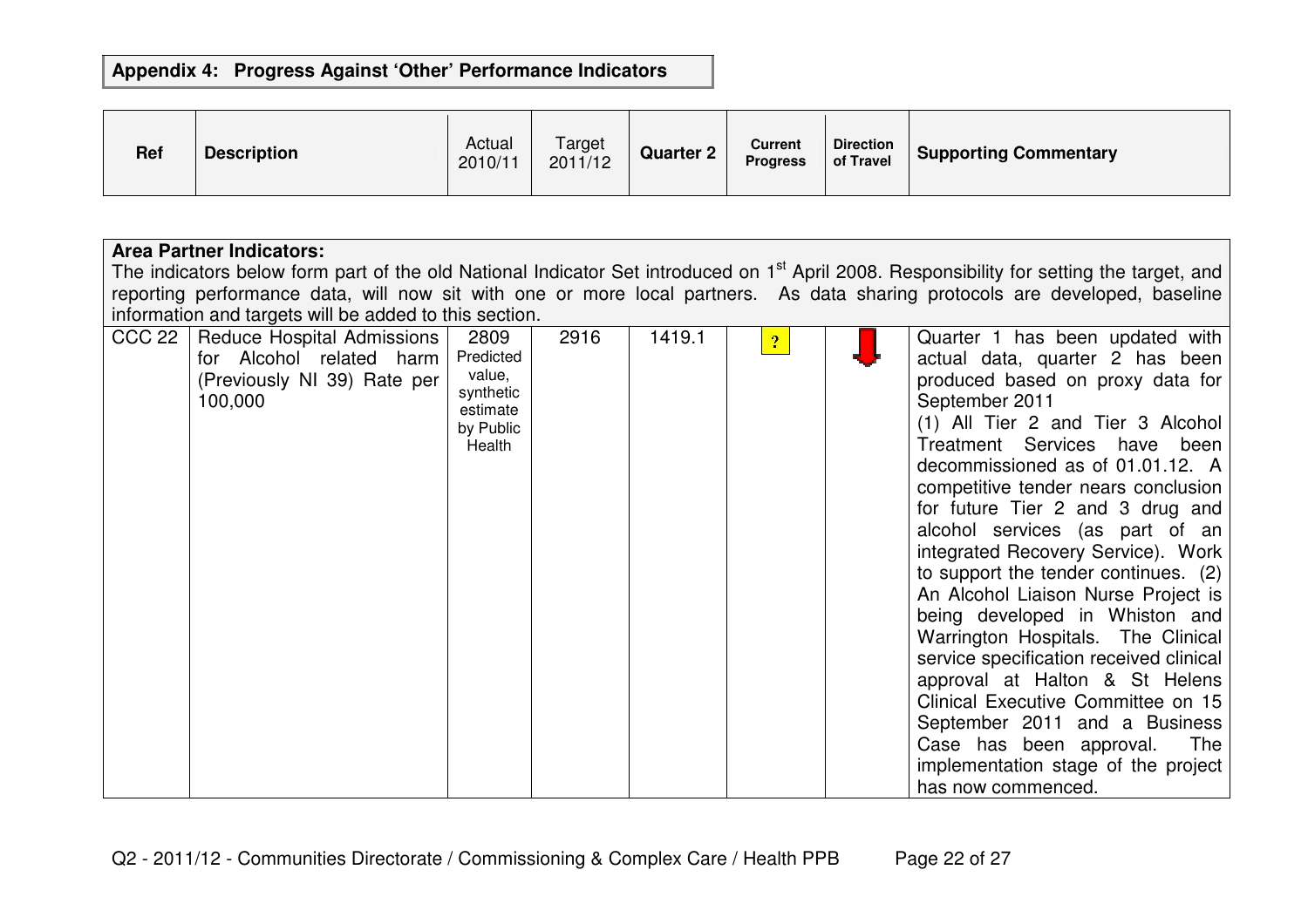| <b>Ref</b>    | <b>Description</b>                                                          | Actual<br>2010/11  | Target<br>2011/12 | <b>Quarter 2</b>    | <b>Current</b><br><b>Progress</b> | <b>Direction</b><br>of Travel | <b>Supporting Commentary</b>                                                                                                                                                                                                                                                    |
|---------------|-----------------------------------------------------------------------------|--------------------|-------------------|---------------------|-----------------------------------|-------------------------------|---------------------------------------------------------------------------------------------------------------------------------------------------------------------------------------------------------------------------------------------------------------------------------|
| <b>CCC 23</b> | effective<br>Drug<br>$\mathsf{I}$<br>users<br>treatment (Previously NI 40). | 456<br>Nov<br>2010 | N/A               | Refer to<br>comment | Refer to<br>comment               | N/A                           | Data for this is no longer provided by<br>National Treatment Agency<br>the<br>(NTA). As per Q1 an alternative<br>local measure is being investigated<br>in line with the new 'Drugs & Alcohol'<br>Therefore this indicator<br>Strategy.<br>will be removed from future reports. |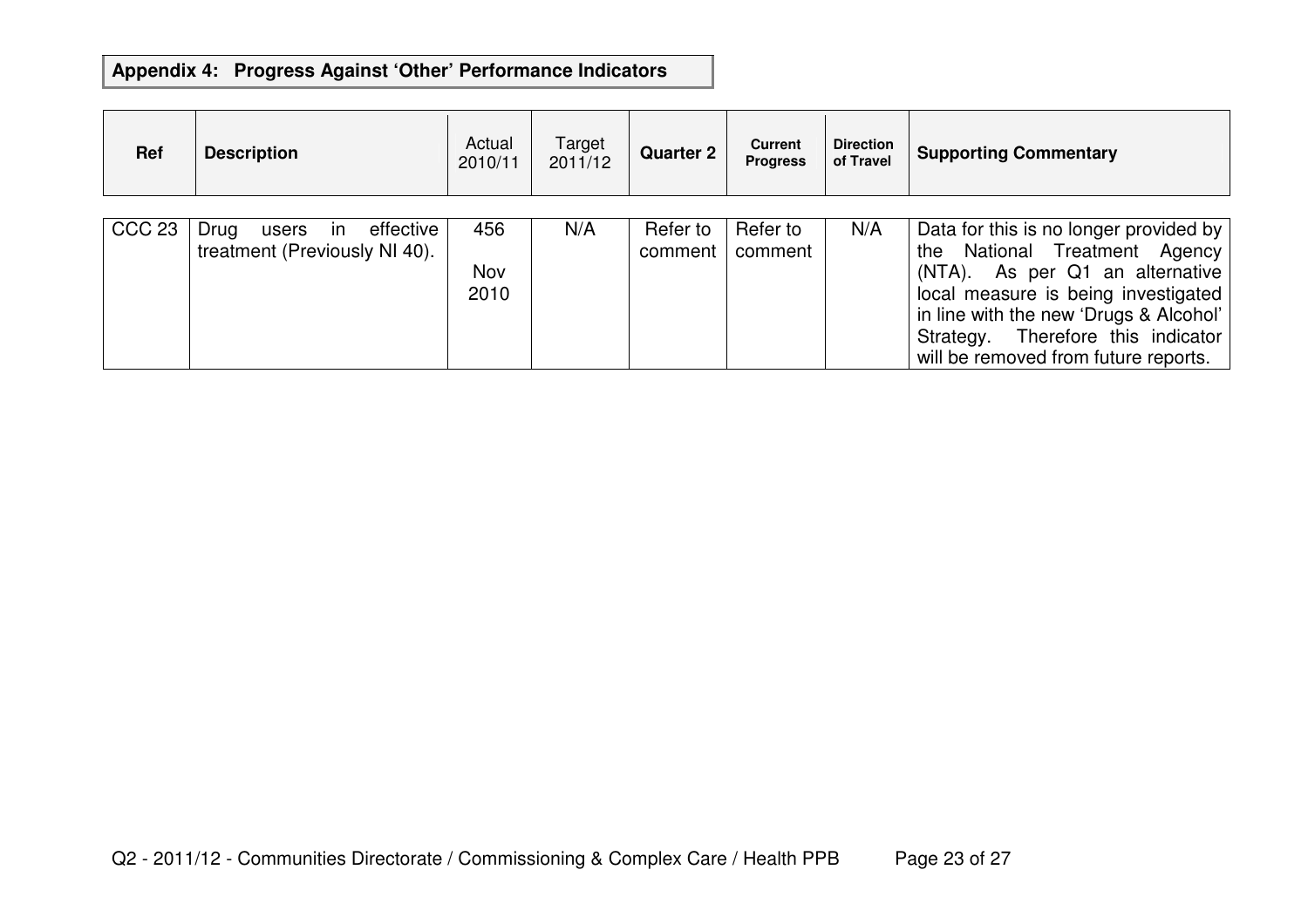| <b>Ref</b> | <b>Description</b> | Actual<br>2010/11 | Target<br>2011/12 | <b>Quarter 2</b> | <b>Current</b><br><b>Progress</b> | <b>Direction</b><br>of Travel | <b>Supporting Commentary</b> |
|------------|--------------------|-------------------|-------------------|------------------|-----------------------------------|-------------------------------|------------------------------|
|            |                    |                   |                   |                  |                                   |                               |                              |

| <b>CCC 38</b>     | Social Care-related Quality of<br>life (Adult Social Care Survey)<br>1A.                                                                     | 18.9% | N/A        | N/A   | N/A | N/A | The Adult Social Care Survey was<br>undertaken for the first time in January<br>2011. The fieldwork for the 2011/12<br>survey will take place between<br>January and March 2012.          |
|-------------------|----------------------------------------------------------------------------------------------------------------------------------------------|-------|------------|-------|-----|-----|-------------------------------------------------------------------------------------------------------------------------------------------------------------------------------------------|
| <b>CCC 39</b>     | The Proportion of people who<br>use services who have control<br>over their daily life (Adult<br>Social Care Survey) 1B.                     | 79.2% | N/A        | N/A   | N/A | N/A | The Adult Social Care Survey was<br>undertaken for the first time in January<br>2011. The fieldwork for the 2011/12<br>survey will take place between<br>January and March 2012           |
| CCC 40            | Proportion of Adults in contact<br>with secondary mental health<br>services in paid employment<br>(NI 149) 1F.                               | 13.3% | 12%        | 13.2% |     |     | Mental Health Services in Halton<br>continue to achieve a high rate of<br>people in paid employment.<br>The<br>figure for Q2 is higher than in Q2<br>2010/11 (12.4%)                      |
| CCC <sub>41</sub> | Proportion of Adults in contact<br>with secondary mental health<br>services living independently,<br>with or without support (NI<br>150) 1H. | 92.8% | 93%        | 92.7% |     |     | Mental Health Services in Halton<br>continue to achieve a high rate of<br>people in settled accommodation.<br>However, the figure for Q2 is slightly<br>lower than in Q2, 2010/11 (93.1%) |
| CCC 42            | Overall satisfaction of people<br>who use services with their<br>care and support (Adult Social<br>Care Survey) 3A.                          | 61.7% | To confirm | N/A   | N/A | N/A | The Adult Social Care Survey was<br>undertaken for the first time in January<br>2011. The fieldwork for the 2011/12<br>survey will take place between<br>January and March 2012.          |

 $\mathcal{L}$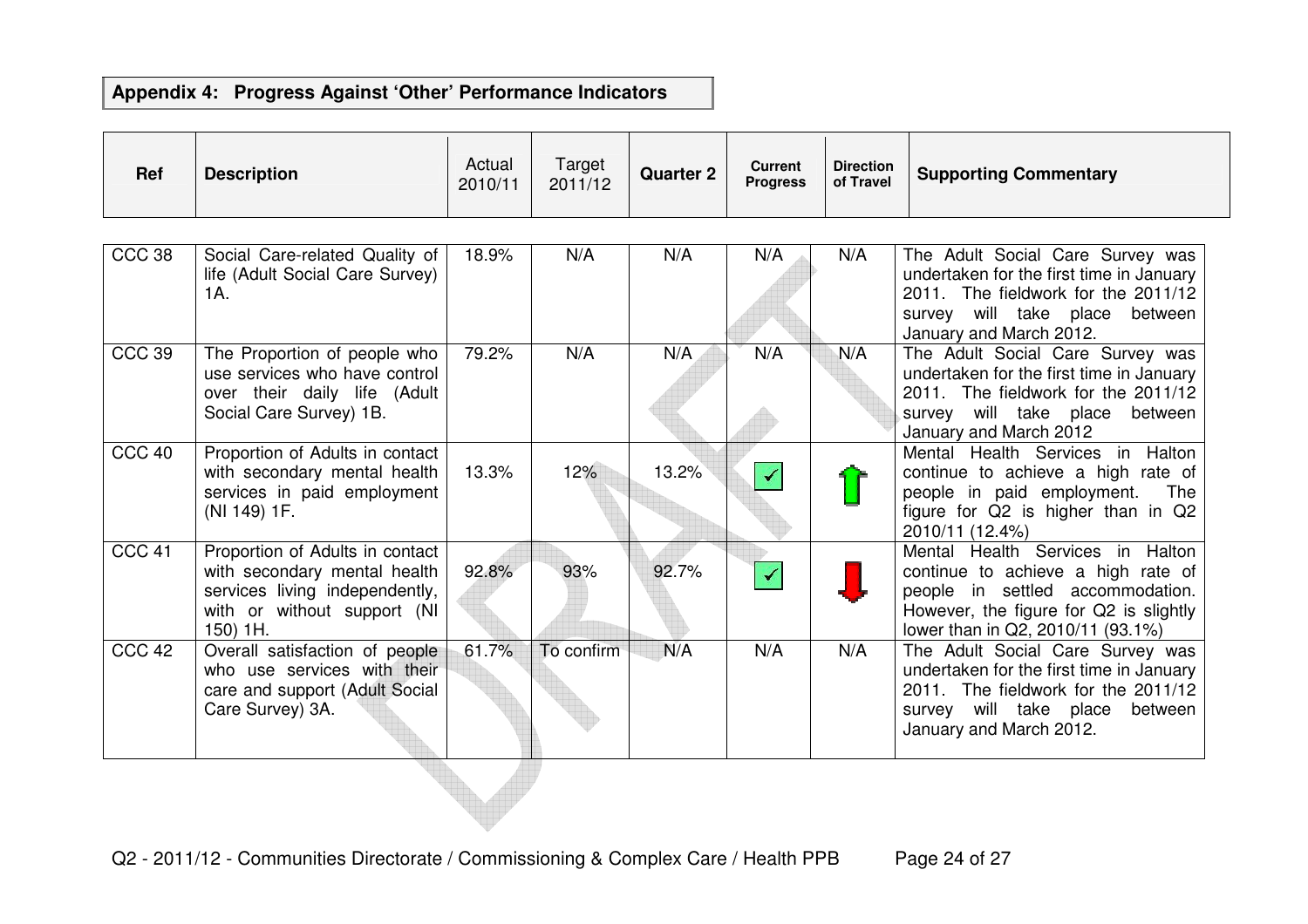#### **COMMISSIONING & COMPLEX NEEDS DEPARTMENT**

### **Revenue Budget as at 30TH September 2011**

|                                                 | Annual        | <b>Budget</b> | Actual     | Variance          |
|-------------------------------------------------|---------------|---------------|------------|-------------------|
|                                                 | <b>Budget</b> | To Date       | To Date    | To Date           |
|                                                 | £'000         |               |            | (overspend)       |
|                                                 |               | £'000         | £'000      | £'000             |
| <b>Expenditure</b>                              |               |               |            |                   |
| Employees                                       | 6,681         | 3,602         | 3,608      | (6)               |
| <b>Other Premises</b>                           | 320           | 199           | 207        | (8)               |
| <b>Supplies &amp; Services</b>                  | 4,547         | 702           | 695        | 7                 |
| Contracts & SLA's                               | 548           | 43            | 41         | $\overline{c}$    |
| Transport                                       | 295           | 133           | 111        | 22                |
| <b>Emergency Duty Team</b>                      | 103           | 26            | 18         | 8                 |
| <b>Community Care:</b>                          |               |               |            |                   |
| <b>Residential &amp; Nursing Care</b>           | 806<br>359    | 362<br>145    | 304<br>114 | 58<br>31          |
| Community - Home Care<br><b>Direct Payments</b> | 144           | 87            | 96         | (9)               |
| <b>Block Contracts</b>                          | 174           | 93            | 87         | 6                 |
| In-House Day Care                               | 23            | 8             | 5          | 3                 |
| <b>Food Provision</b>                           | 35            | 18            | 8          | 10                |
| <b>Other Agency Costs</b>                       | 564           | 255           | 265        | (10)              |
| <b>Payments To Providers</b>                    | 4,216         | 2,096         | 2,089      | 7                 |
| <b>Grants To Voluntary Organisations</b>        | 270           | 133           | 135        | $\left( 2\right)$ |
| <b>Total Expenditure</b>                        | 19,085        | 7,902         | 7,783      | 119               |
| Income                                          |               |               |            |                   |
| <b>Residential &amp; Nursing Fees</b>           | $-68$         | $-31$         | $-32$      |                   |
| <b>Direct Payment Charges</b>                   | -3            | $-2$          | -3         |                   |
| <b>Community Care Income</b>                    | $-4$          | $-1$          | $-5$       | 4                 |
| Sales & Rents Income                            | $-182$        | $-132$        | $-127$     | (5)               |
| Fees & Charges                                  | $-387$        | $-150$        | $-146$     | (4)               |
| <b>PCT Reimbursements: Care</b>                 | $-202$        | $-51$         | $-51$      | 0                 |
| <b>PCT Reimbursements : Service</b>             | $-1,918$      | $-993$        | $-1,000$   |                   |
| <b>Transfer From Reserve</b>                    | $-1,151$      | 0             | 0          | 0                 |
| Reimbursements                                  | $-288$        | $-168$        | $-145$     | (23)              |
| Government Grant Income                         | $-292$        | $-165$        | 169        | Δ                 |
| <b>Total Income</b>                             | $-4,495$      | $-1,693$      | $-1,678$   | (15)              |
| <b>Net Controllable Expenditure</b>             | 14,590        | 6,209         | 6,105      | 104               |
|                                                 |               |               |            |                   |
| Recharges                                       |               |               |            |                   |
| <b>Premises Support</b>                         | 506           | 179           | 179        | 0                 |
| <b>Asset Charges</b>                            | 406           | 0             | 0          | 0                 |
| <b>Central Support Services</b>                 | 2,242         | 682           | 682        | 0                 |
| Transport<br>Internal Recharge Income           | 449<br>$-88$  | 132<br>0      | 132<br>0   | 0                 |
| <b>Net Total Recharges</b>                      | 3,515         | 993           | 993        | 0<br>0            |
|                                                 |               |               |            |                   |
| <b>Net Departmental Total</b>                   | 18,105        | 7,202         | 7,098      | 104               |

Q2 - 2011/12 - Communities Directorate / Commissioning & Complex Care / Health PPB Page 25 of 27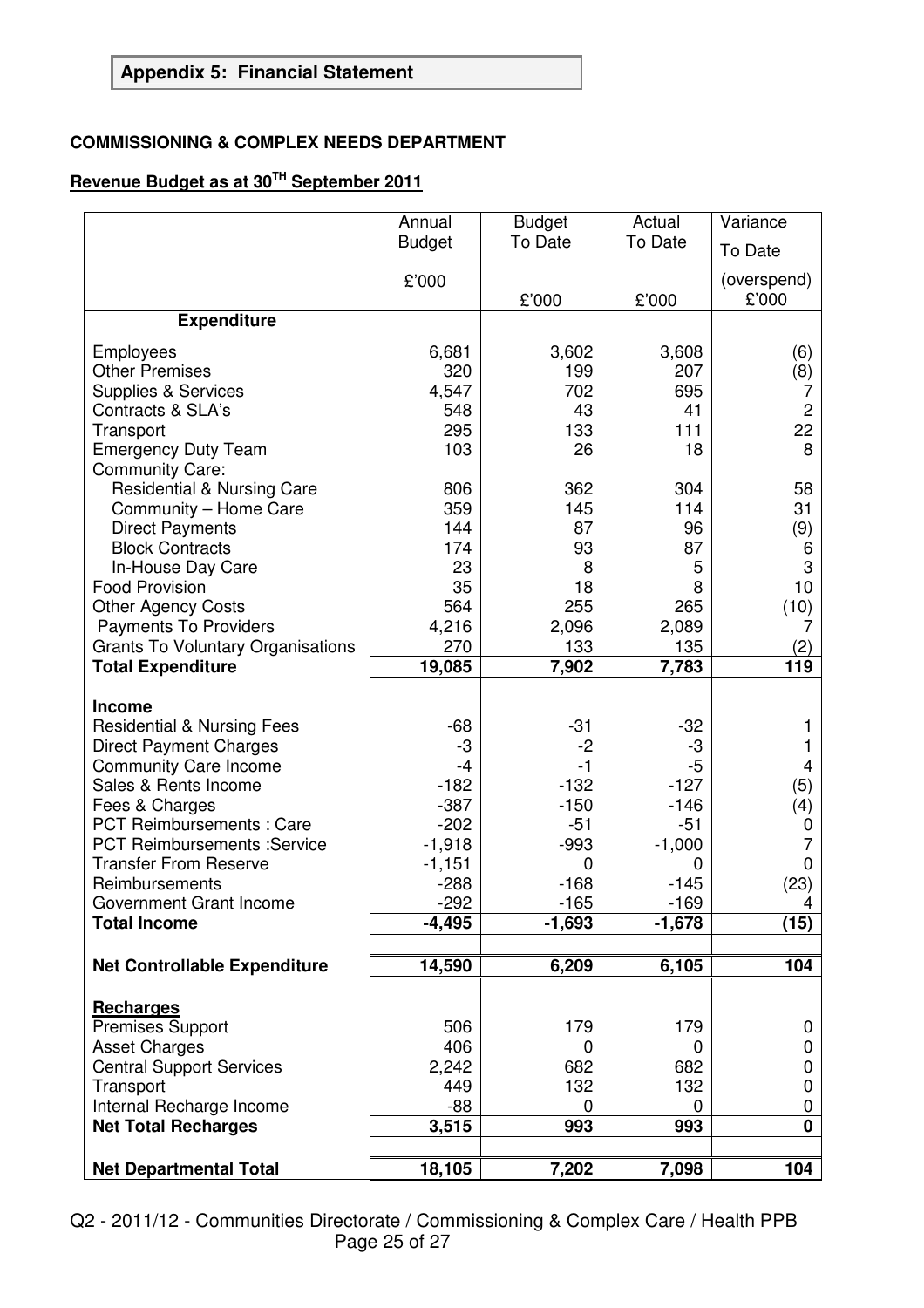#### **Comments on the above figures:**

Net Controllable Expenditure is £104,000 below budget profile at the end of the second quarter of the financial year.

The above figures include income and expenditure in respect of the Community Care element of Mental Health Services. The current expectation is a year end position of £187,000 under spend on the Community Care Budget which is based on data held for all know care packages at the present time. This figure is subject to fluctuation, dependent on the number and value of new packages approved, and the termination or variation of existing packages. The position to date shows the community care budget is currently £93,000 under budget profile, representing the variance for the first six months of the financial year.

Other expenditure is generally in line with budget at this point in the year, and it is not anticipated that there will be any significant budget variances in these areas at the end of the financial year. Expenditure on transport is currently below budget profile by £22,000 and this relates to transport costs incurred in Adult Day Services. This is due to the replacement of taxi contracts with transport provided by fleet vehicles.

Similarly, income received to date is currently broadly on target. There is evidence that income generated by Community Centres may be reduced from previous years as a result of economic pressures, although the position is being monitored closely, and remedial action will be taken if necessary to achieve a balanced budget.

At this stage, net expenditure for the Complex & Commissioning Care Department is anticipated to be in line with budget by the end of the financial year.

|                              | 2010/11    | Allocation | Actual       | Allocation |
|------------------------------|------------|------------|--------------|------------|
|                              | Capital    | To Date    | Spend        | Remaining  |
|                              | Allocation |            | To Date      |            |
|                              | £'000      | £'000      | £'000        | £'000      |
| <b>Renovation Grant</b>      | 166        | 83         | 61           | 105        |
| Disabled Facilities Grant    | 660        | 330        | 330          | 330        |
| <b>Energy Promotion</b>      | 6          | O          | $\mathbf{0}$ | 6          |
| <b>Stairlifts</b>            | 200        | 100        | 122          | 78         |
| <b>RSL Adaptations</b>       | 560        | 230        | 204          | 356        |
| Modular Buildings            | 27         | 13         | 0            | 27         |
| <b>User Lead Adaptations</b> | 55         | 0          | 0            | O          |
| <b>Choice Based Lettings</b> | 40         | 0          | 0            | 40         |
| <b>Extra Care</b>            | 463        | 0          | 0            | 463        |
| <b>Borough Placements</b>    | 464        | 0          | 0            | 464        |
|                              |            |            |              |            |
|                              |            |            |              |            |
| <b>Total Spending</b>        | 2,641      | 756        | 717          | 1,869      |
|                              |            |            |              |            |

#### **Capital Projects as at 30th September 2011**